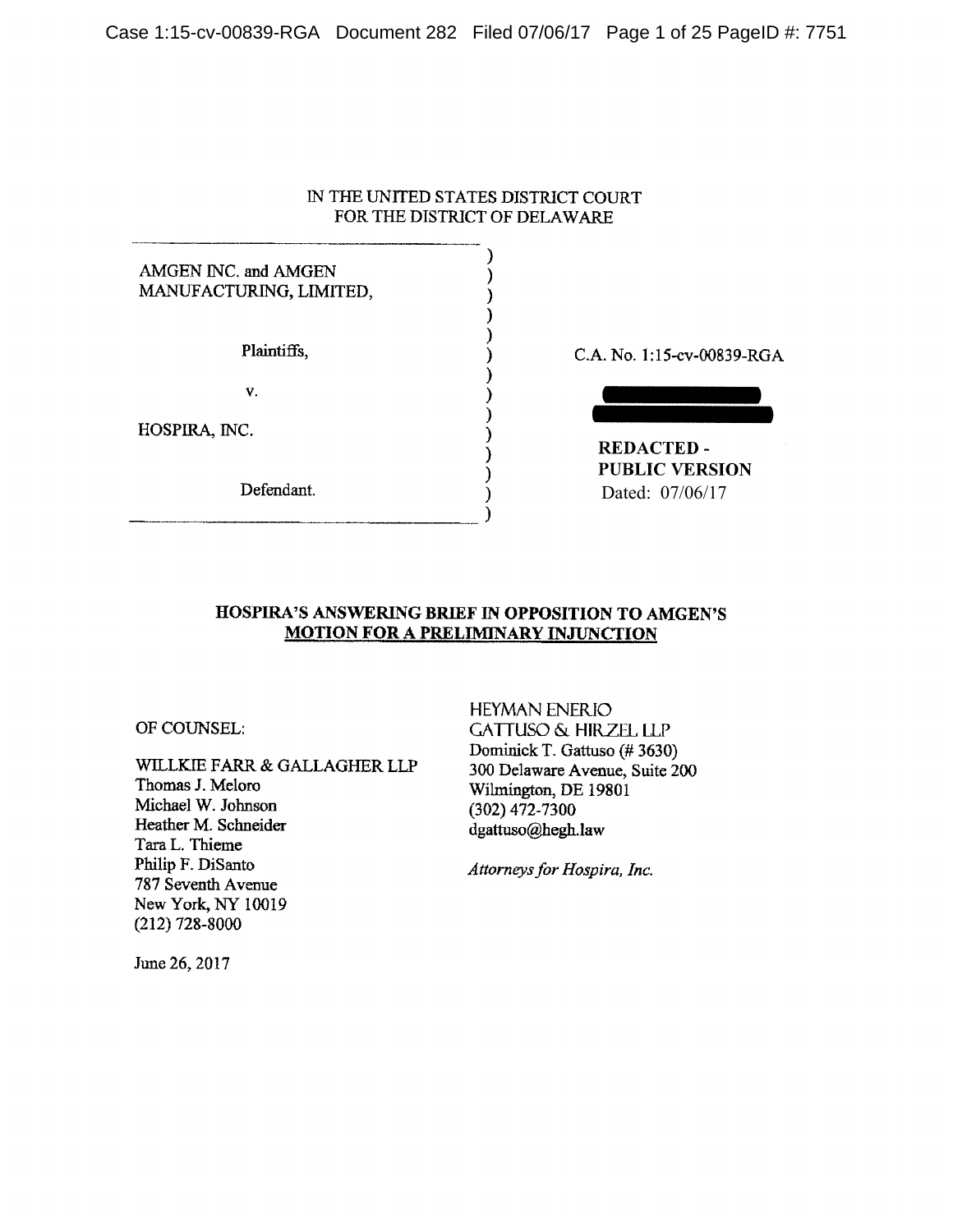# **TABLE OF CONTENTS**

| I.              |                |                                                                                                                                                                                                                                |                                                                                                                                                                                                                                 |  |  |  |
|-----------------|----------------|--------------------------------------------------------------------------------------------------------------------------------------------------------------------------------------------------------------------------------|---------------------------------------------------------------------------------------------------------------------------------------------------------------------------------------------------------------------------------|--|--|--|
| Π.              |                |                                                                                                                                                                                                                                |                                                                                                                                                                                                                                 |  |  |  |
| Ш.              |                |                                                                                                                                                                                                                                |                                                                                                                                                                                                                                 |  |  |  |
|                 | A.             | Hospira Provided Notice of Commercial Marketing on The Commercial Assembly on the Commercial Assembly of Commercial Assembly of Commercial Assembly of Commercial Assembly of Commercial Assembly of Commercial Assembly of Co |                                                                                                                                                                                                                                 |  |  |  |
|                 | <b>B.</b>      | Hospira Provided Additional Data and Information to FDA in Response to                                                                                                                                                         |                                                                                                                                                                                                                                 |  |  |  |
| $\mathbf{IV}$ . |                |                                                                                                                                                                                                                                |                                                                                                                                                                                                                                 |  |  |  |
|                 | A.             |                                                                                                                                                                                                                                |                                                                                                                                                                                                                                 |  |  |  |
|                 |                | 1.                                                                                                                                                                                                                             | 1999년 - 대한민국의 대한민국의 대한민국의 대한민국의 대한민국의 대한민국의 대한민국의 대한민국의 대한민국의 대한민국의 대한민국의 대한민국의 대한민국의 대한민국의 대한민국의 대한민국의 대한민국의<br>대한민국의 대한민국의 대한민국의 대한민국의 대한민국의 대한민국의 대한민국의 대한민국의 대한민국의 대한민국의 대한민국의 대한민국의 대한민국의 대한민국의 대한민국의 대한민국의 대한민국의 대한민국의 대한 |  |  |  |
|                 |                | 2.                                                                                                                                                                                                                             | Hospira's CRL Response Did Not Trigger an Obligation to                                                                                                                                                                         |  |  |  |
|                 |                | 3.                                                                                                                                                                                                                             | Amgen Is Not Entitled to an Injunction Under Section                                                                                                                                                                            |  |  |  |
|                 | B.             |                                                                                                                                                                                                                                |                                                                                                                                                                                                                                 |  |  |  |
|                 | $\mathbf{C}$ . |                                                                                                                                                                                                                                |                                                                                                                                                                                                                                 |  |  |  |
|                 | D.             |                                                                                                                                                                                                                                |                                                                                                                                                                                                                                 |  |  |  |
|                 | E.             |                                                                                                                                                                                                                                |                                                                                                                                                                                                                                 |  |  |  |
| V.              |                |                                                                                                                                                                                                                                |                                                                                                                                                                                                                                 |  |  |  |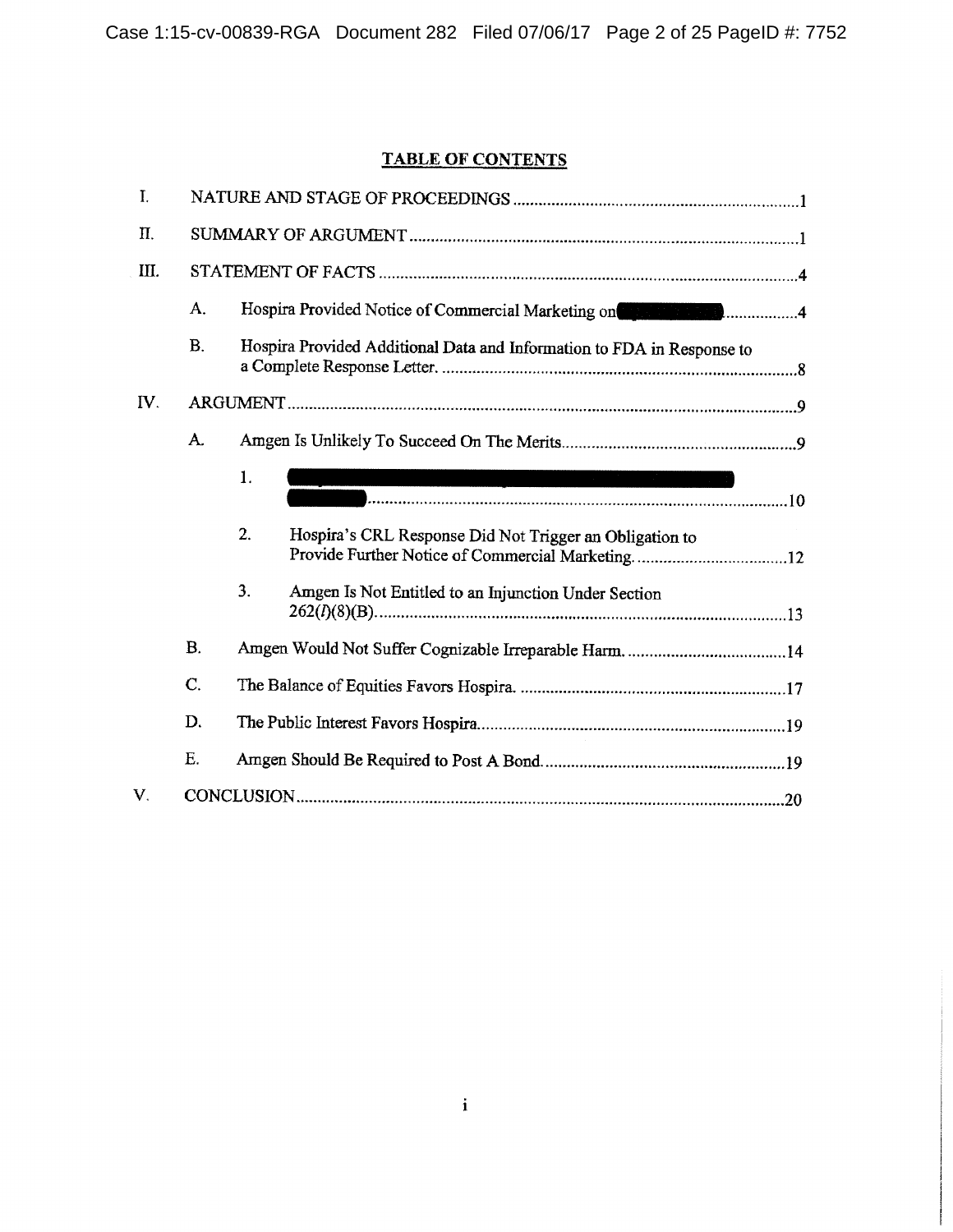# **TABLE OF AUTHORITIES**

| Cases                                      | Page(s) |
|--------------------------------------------|---------|
| Amgen Inc., et al. v. Apotex Inc.,         |         |
| Nichia Corp. v. Everlight Americas, Inc.,  |         |
| PharMethod, Inc. v. Caserta,               | .20     |
| Sandoz Inc. v. Amgen Inc.,                 |         |
| Temple University v. White,                |         |
| Zambelli Fireworks Mfg. Co., Inc. v. Wood, |         |

| Statutes, Rules and Regulations | Page(s) |
|---------------------------------|---------|
|                                 |         |
|                                 |         |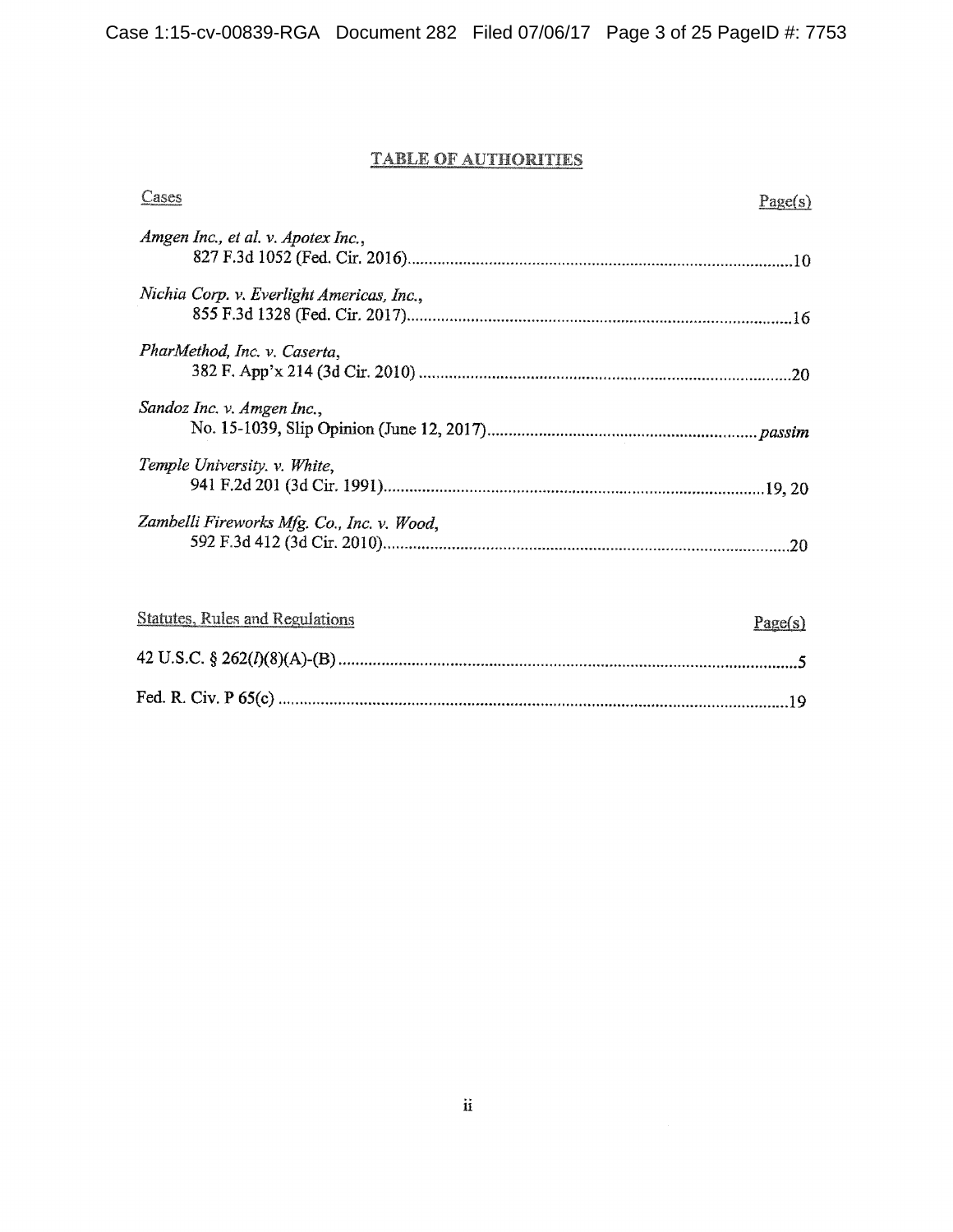#### I. **NATURE AND STAGE OF PROCEEDINGS**

Hospira is seeking FDA approval to market a biosimilar version of Amgen's Epogen (epoetin alfa) product. Amgen has sued Hospira for infringing two expired patents, U.S. Patent Nos. 5,756,349 (the "349 Patent") and 5,856,298 (the "298 Patent"). Amgen also has alleged that Hospira violated the Biologics Price Competition and Innovation Act (the "BPCIA") by failing to provide an effective notice of commercial marketing under 42 U.S.C. § 262( $I$ )(8)(A) of the Act.

The BPCIA provides that a BLA applicant shall provide notice of commercial marketing at least 180 days before the date of first commercial marketing. The United States Supreme Court recently held that this notice can be provided before the applicant has FDA approval. Hospira submitted its abbreviated biologics application ("BLA") on December 16, 2014 and provided its notice of commercial marketing on April 8, 2015 (the "Notice" or "Hospira's Notice"). Hospira has thus satisfied section  $8(A)$ .

Hospira's proposed biosimilar has not been approved to date by the FDA. Amgen originally filed its Motion for a Preliminary Injunction on May 26,

position was squarely rejected by the Supreme Court's Sandoz v. Amgen decision on June 12, 2017. Now that the Supreme Court has eviscerated Amgen's first preliminary injunction argument, Amgen has conjured up a new argument to support its request for an injunction based on arguments that were raised for the first time in the present motion and that contradict the clear factual record and Amgen's prior statements. (D.I. 262.)

That

#### Π. **SUMMARY OF ARGUMENT**

The Court should deny Amgen's motion. First, Amgen is unlikely to succeed on the merits. The Supreme Court recently confirmed in Sandoz v. Amgen that a BLA applicant may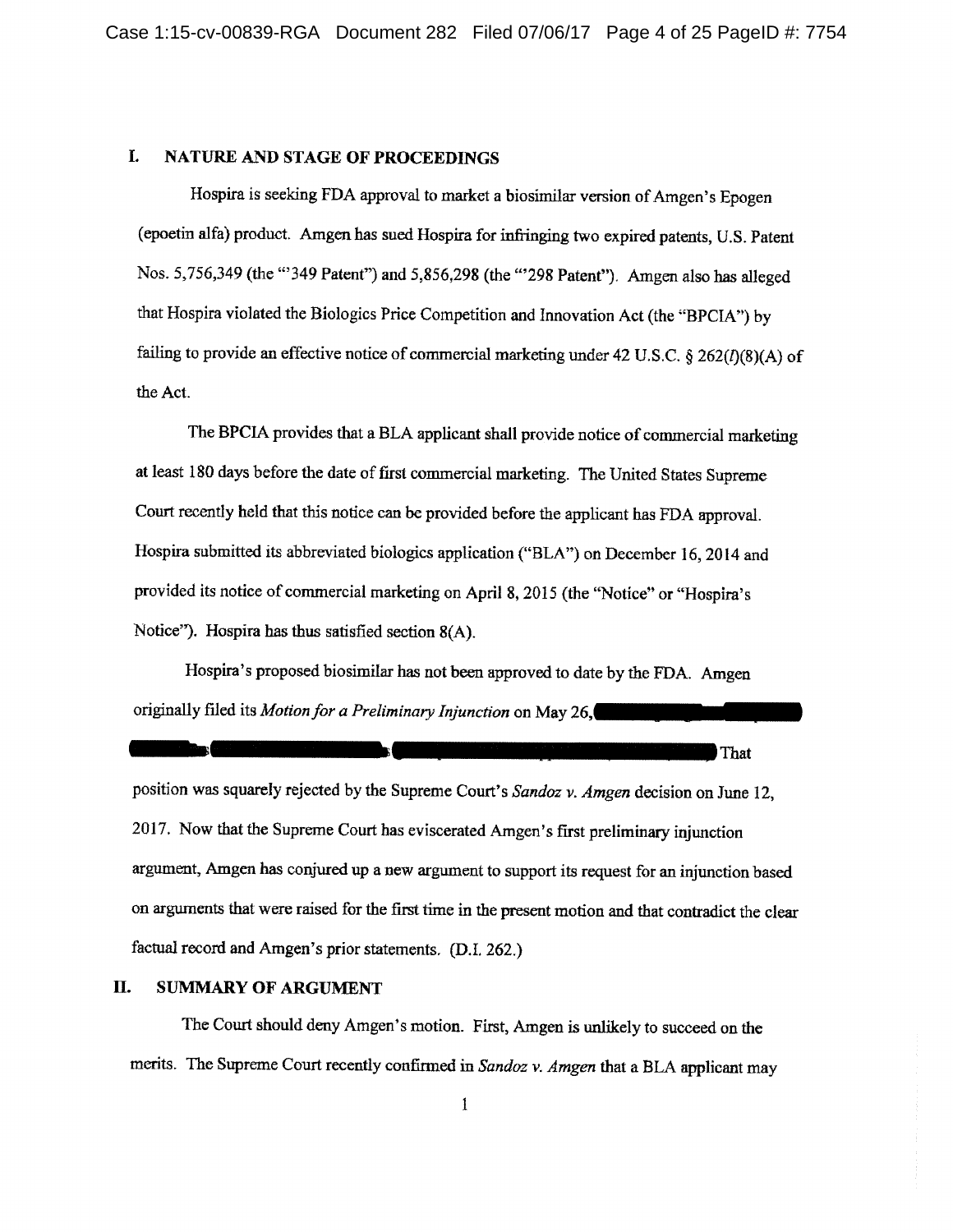send a notice of commercial marketing prior to obtaining FDA approval, which Hospira undisputedly did on April 8, 2015. There is no basis in the BPCIA or the Supreme Court's Sandoz opinion for the additional requirements Amgen now asks this Court to impose—none of which were raised in Amgen's initial request for a preliminary injunction.

Hospira provided its Notice in April 2015 and never rescinded or withdrew it. Amgen knows that fact so well that it pointedly complained about it in its Second Amended Complaint filed in October 2016. <u> a component de la component de la component de la component de la component de la component de la component de la component de la component de la component de la component de la component de la component de la component </u> Amgen's reliance on one out-of-context quotation from a letter cannot change Hospira's consistent position in correspondence with Amgen and before this Court and Amgen's acknowledgement of that position. Thus, Amgen's first argument that it will succeed on the merits fails.

Amgen's second argument fails because it has no statutory support. The BPCIA does not require Hospira to provide an additional notice of commercial marketing after it receives and responds to a complete response letter ("CRL"). Amgen's argument rehashes the same rationale that the Supreme Court squarely rejected in Sandoz. Indeed, in rejecting Amgen's argument that notice can only be properly provided after FDA approval because that is when the properties of a biosimilar product can be known, the Court explained that "nothing in  $$262(I)(8)(A)$  turns on the precise status or characteristics of the biosimilar application." Sandoz Inc. v. Amgen Inc., No. 15-1039, slip op. at 17 (U.S. June 12, 2017). Thus, Amgen's motion is completely baseless.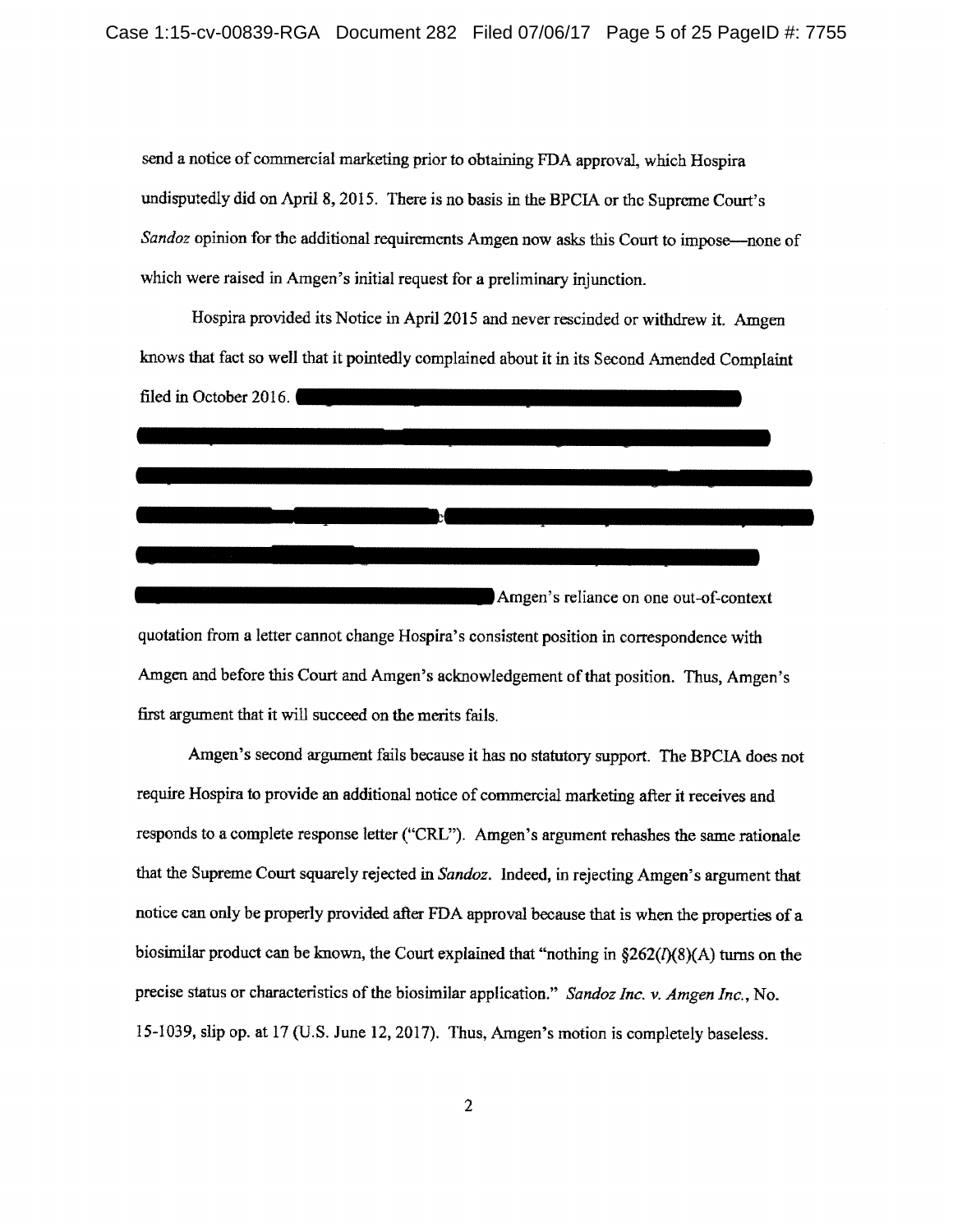Second, Amgen will not suffer any irreparable harm that is cognizable under the BPCIA. Hospira provided a proper Notice more than 180 days ago and can launch its product upon FDA approval. If Amgen loses any sales to Hospira, that is not cognizable "harm"—that is the intended consequence of the BPCIA, which seeks to get competitive biosimilar products into the hands of consumers in a timely fashion. Moreover, Amgen's argument ignores crucial facts about the marketplace—

Amgen also suggests that it will face irreparable harm because it may have more patents waiting in the wings. But no such patents were disclosed to Hospira under the BPCIA exchanges, and Amgen has repeatedly told investors that its last material patent on Epogen expired when the '349 patent expired in May 2015.

Third, the balance of equities favors Hospira, not Amgen. Hospira complied with the BPCIA's notice of commercial marketing requirements. Hospira diligently pursued its BLA, including responding to questions from the FDA. As contemplated by the BPCIA, Hospira should now be permitted to launch its product as soon as it obtains approval. Amgen has had patent protection for Epogen since it was launched in 1989, almost thirty years ago. Now, with the only patents that Amgen thought it could assert against Hospira having expired, Amgen improperly is attempting to use the notice of commercial marketing to eke out another six months of market exclusivity, when the Supreme Court has clearly ruled against this. Granting Amgen further exclusivity by issuing an injunction would be improper and inequitable.

Fourth, the public interest does not favor an injunction. The BPCIA created a framework for biosimilar drug product approval with the potential to save billions of dollars in public health costs. The public interest is greatly served by biosimilar drug competition; the public does not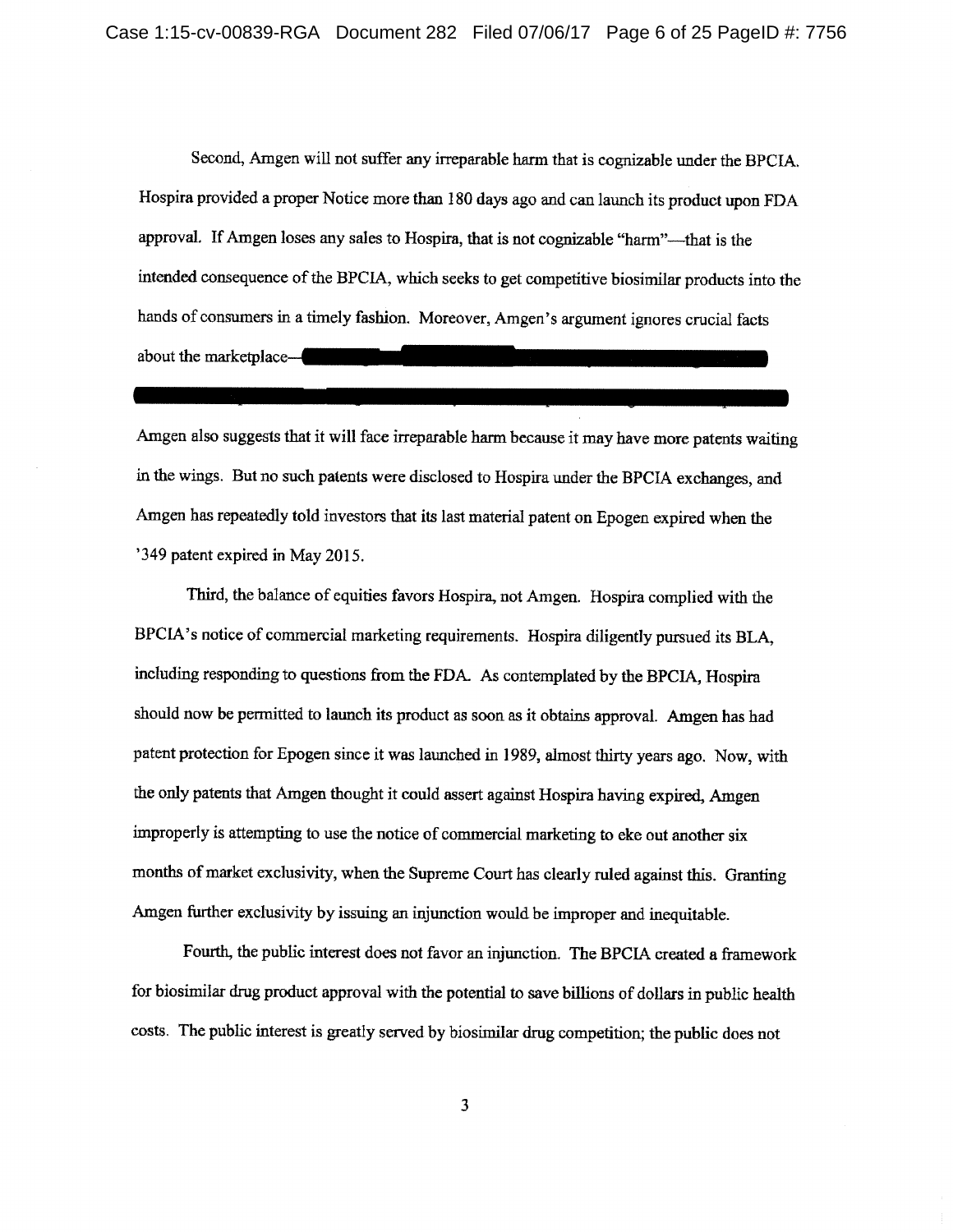benefit from enjoining competitive biosimilars without any factual or legal basis, particularly following a three-decade run of unfettered market exclusivity.

Finally, if an injunction is granted, the Court should require Amgen to post a significant bond, as required by the Federal Rules and Third Circuit case law. However, the Court should address the amount of a bond if and when the scope and timing of an injunction are determined. If the Court were to require Hospira to send a further notice of commercial marketing, it could potentially keep Hospira from launching its product when it obtains FDA approval. That would cause great financial harm to Hospira. In fact, being prevented from launching for even one day after approval would cause unwarranted and significant harm to Hospira.

H.

at some point, the Court were to decide to issue an injunction, it should allow the parties to present detailed evidence on the bond amount.

#### III. **STATEMENT OF FACTS**

### A. Hospira Provided Notice of Commercial Marketing on April 8, 2015.

Hospira provided its notice of commercial marketing to satisfy Section  $262(I)(8)(A)$  of the BPCIA on April 8, 2015.  $(Ex. 1)$ <sup>1</sup> Amgen does not contest the fact that Hospira sent its Notice on that date. For ease of reference, Sections  $262(I)(8)(A)$ -(B)<sup>2</sup> are set forth below:

## (8) Notice of commercial marketing and preliminary injunction

## (A) Notice of commercial marketing

The subsection (k) applicant shall provide notice to the reference product sponsor not later than 180 days before the date of the first commercial marketing of the biological product licensed under subsection (k).

<sup>&</sup>lt;sup>1</sup> "Ex." refers to Exhibits to the Declaration of Michael W. Johnson, dated June 26, 2017, and submitted herewith.

<sup>&</sup>lt;sup>2</sup> All references to the BPCIA are at 42 U.S.C.  $\S$  262 (2017), unless otherwise noted.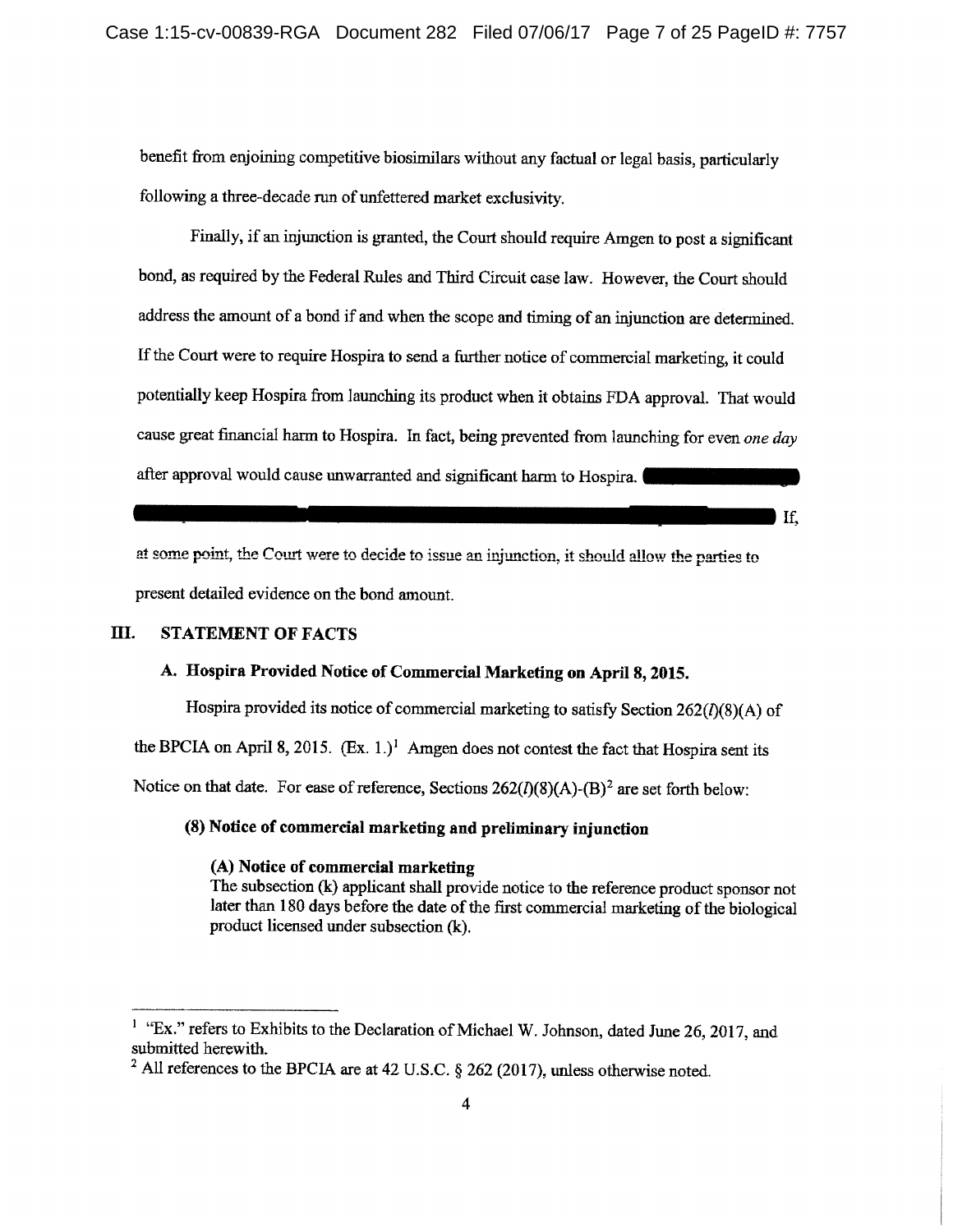### (B) Preliminary injunction

After receiving the notice under subparagraph (A) and before such date of the first commercial marketing of such biological product, the reference product sponsor may seek a preliminary injunction prohibiting the subsection (k) applicant from engaging in the commercial manufacture or sale of such biological product until the court decides the issue of patent validity, enforcement, and infringement with respect to any patent that is-

- (i) included in the list provided by the reference product sponsor under paragraph  $(3)(A)$  or in the list provided by the subsection  $(k)$  applicant under paragraph  $(3)(B)$ ; and
- (ii) not included, as applicable, on-
	- (I) the list of patents described in paragraph (4); or
	- $(\Pi)$  the lists of patents described in paragraph  $(5)(B)$ .

Paragraph (8)(A) specifies that the applicant shall provide notice to the reference product sponsor (RPS) "not later than" 180 days before first commercial marketing. Paragraph (8)(B) then specifies that, after receiving the notice, the RPS may seek a preliminary injunction on certain patents—ones that were included in the parties'  $(3)(A)$  or  $(3)(B)$  lists and *not* included on the paragraph  $(4)$  or  $(5)(B)$  lists. These lists are part of the "patent dance" exchanges specified in Section  $262(l)$  of the BPCIA.

In addition, Section  $262(l)(7)$  specifies that, if a new patent that could reasonably be asserted against the applicant is issued to or licensed by the RPS after the (3)(A) list, the RPS shall supplement its  $(3)(A)$  list within 30 days, the applicant shall supplement its  $(3)(B)$  list, and such patent shall be subject to paragraph (8). Here, Hospira is the subsection (k) applicant and Amgen is the RPS. The parties exchanged  $(3)(A)$  and  $(3)(B)$  lists, engaged in good faith negotiations, and reached agreement on three patents that could be involved in this suit. (See, e.g., Ex. 2, Amgen's May 1, 2015 Disclosure Under § 262(l)(3)(A); Ex. 3, Hospira's June 19, 2015 Disclosure Under § 262(I)(3)(B); Ex. 4, Hospira's August 19, 2015 Letter.) Amgen could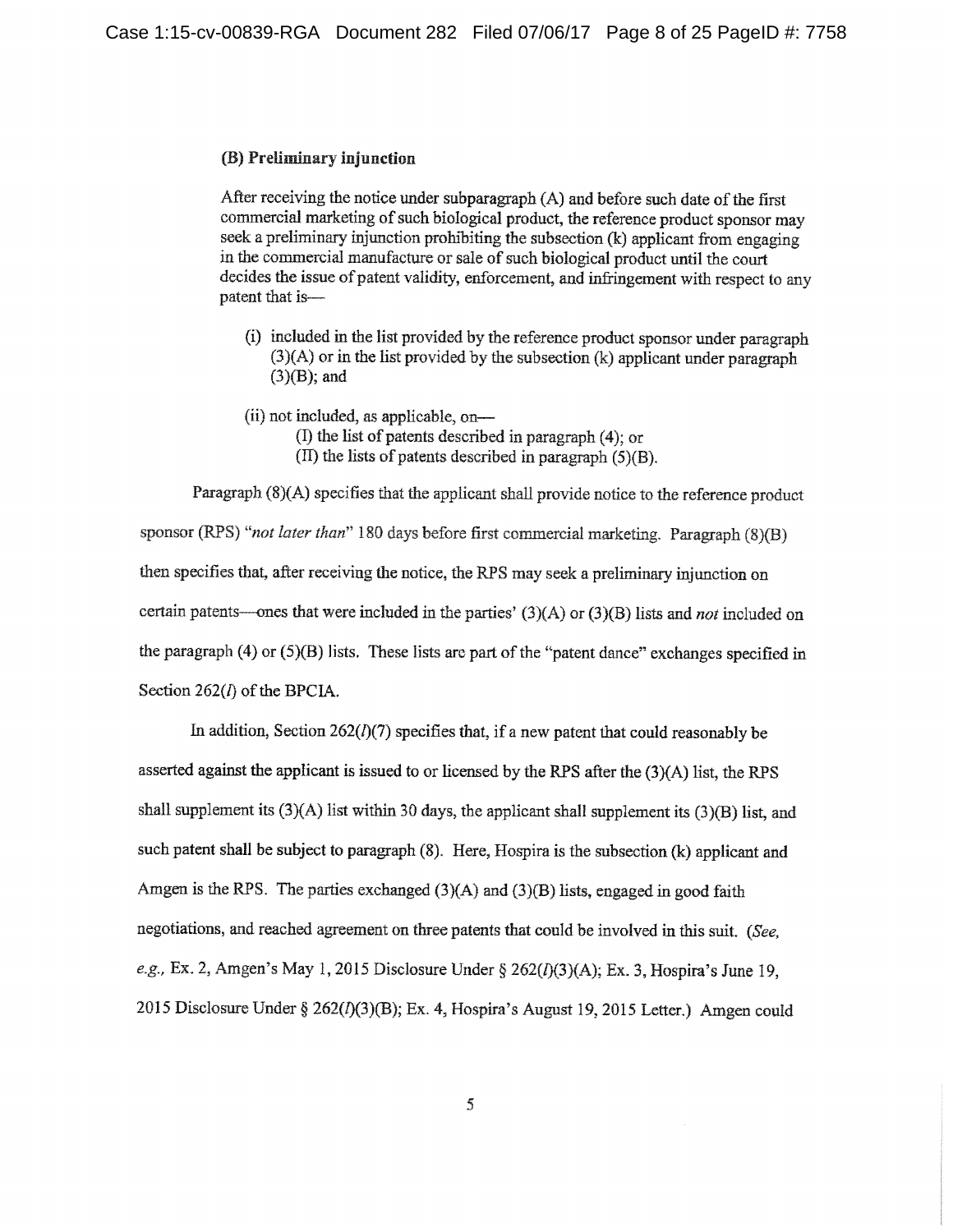have brought suit on all three patents, but Amgen asserted only two of those patents on September 18, 2015. (D.I. 1.)

Because the parties agreed that Amgen could have asserted all three patents, there were no patents eliminated during the negotiation process. Therefore, there were no paragraph (4) or  $(5)(B)$  lists as referenced in Section 262( $I$ )(8)(A), as those lists are only created if the parties cannot reach agreement on the patents to include in any suit. In addition, Amgen has not notified Hospira of any newly issued or licensed patents pursuant to Section  $262(l)(7)$ . In short, there are currently no patents for which Amgen can seek a preliminary injunction under  $(8)(B)$ .



On August 18, 2015, shortly after the Federal Circuit issued its decision in Amgen v.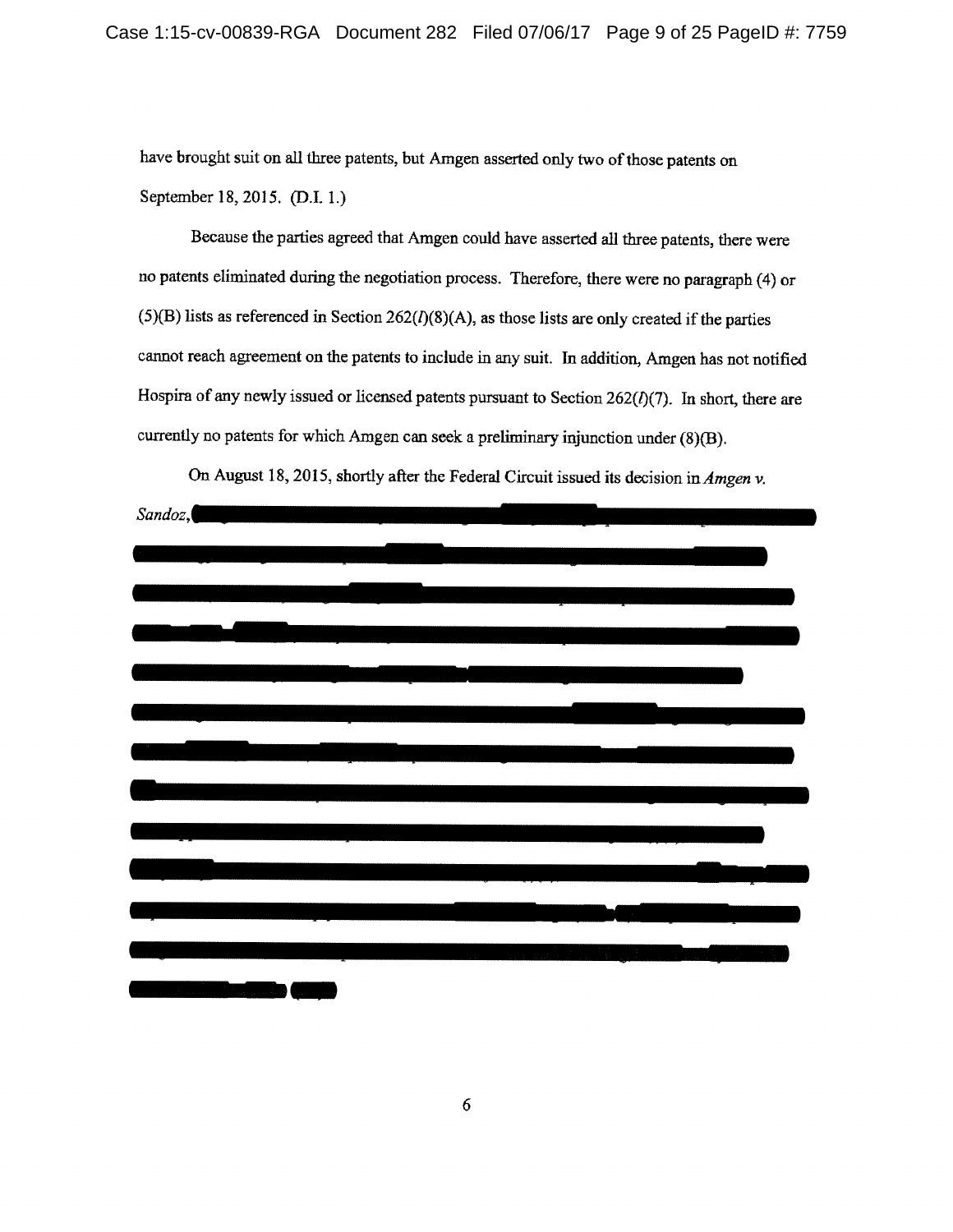Amgen understood and recognized that Hospira's April 2015 Notice remained in place and has referenced that Notice numerous times throughout this litigation. Amgen's Second Amended Complaint, dated October 5, 2016, acknowledges that Hospira provided its Notice on April 8, 2015, and has not withdrawn it. Amgen complained about that fact:

> 71. Despite its obligation under § 262( $I$ )(8)(A), Hospira provided Amgen with a purported (8)(A) notice on April 8, 2015, before Amgen had provided its initial disclosure of patents under  $(3)(A)$ and before Hospira received FDA approval for its Hospira Epoetin Biosimilar Product. On May 8, 2015, Amgen objected to this premature attempt to provide notice, but Hospira has repeatedly refused to withdraw it.

(D.I. 139, ¶ 71) (emphasis in original). Amgen took the same position in its Amended

Complaint, dated November 6, 2015, and its Complaint, dated September 18, 2015. (D.I. 11, ¶

62; D.I. 1,  $\P$  62.)

Amgen has also acknowledged in briefing before this Court that "Hospira provided

Amgen with a purported (8)(A) notice on April 8, 2015," and that Hospira informed Amgen after

the Federal Circuit's Amgen v. Sandoz decision that it would "give no further notice if it

receives FDA approval." (D.I. 17 at 5) (emphasis added).

Amgen filed its motion for a preliminary injunction on May 26, 2017, and reiterated its

understanding that Hospira had provided a pre-approval notice of commercial marketing on

April 8, 2015,  $(D.I. 213 at 5.)$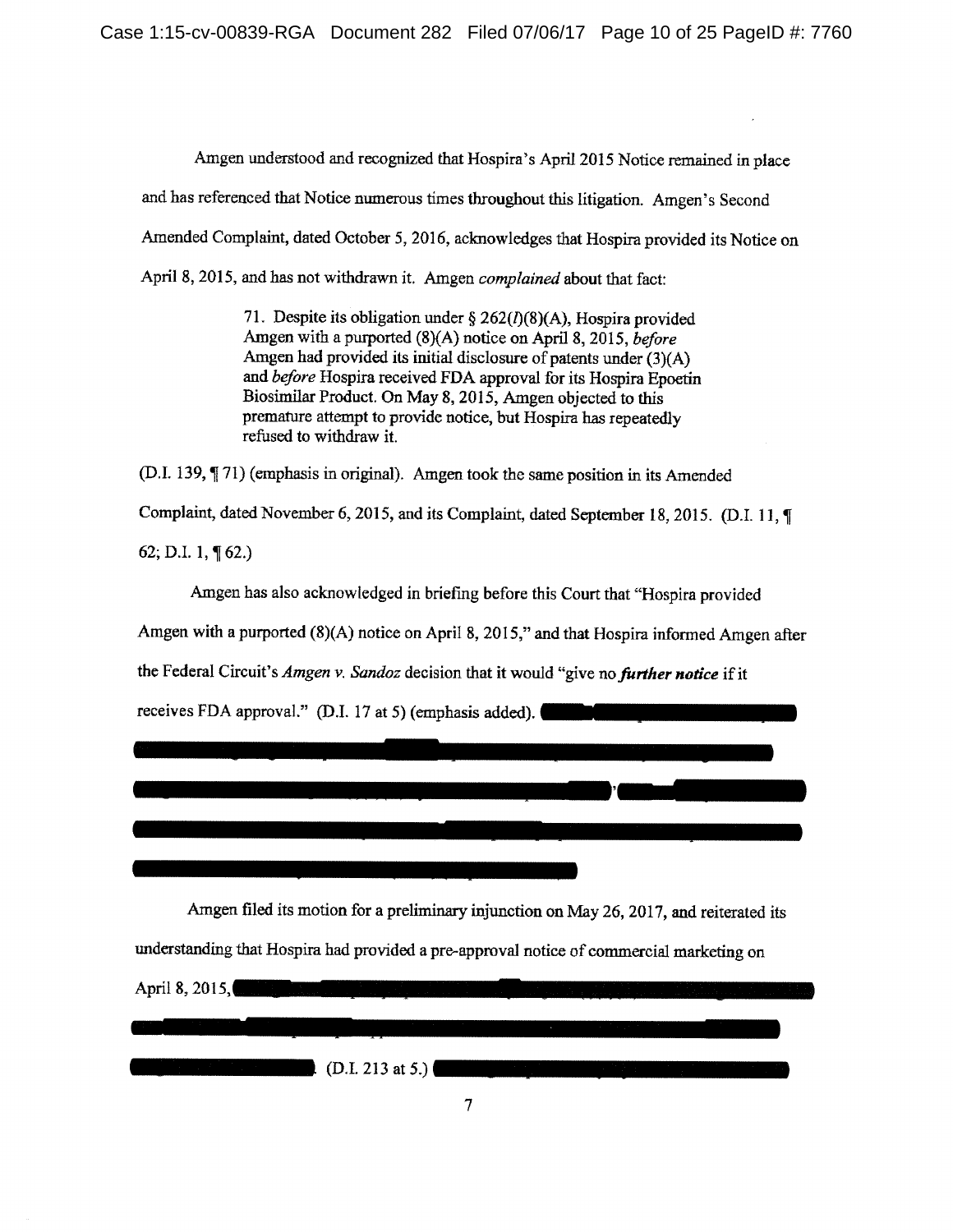On June 12, 2017, the Supreme Court confirmed Hospira's position that its pre-approval notice of commercial marketing was legally effective, holding that an "applicant may provide notice either before or after receiving FDA approval." Sandoz, No. 15-1039, slip op. at 16. Amgen then filed an amended brief in support of its motion for a preliminary injunction

 $(D.I. 262 at 10.)$ 

## B. Hospira Provided Additional Data and Information to FDA in Response to a **Complete Response Letter.**

As explained in the attached Declaration of Tracy Dianis, Director of Global Regulatory

Affairs Biosimilars, Pfizer Essential Health, which is being filed contemporaneously with this

brief, Hospira filed its BLA on December 16, 2014. (Dianis Decl.  $\P$ 3.)<sup>3</sup>



A CRL is a letter that combines comments from all of the FDA disciplines that review a pending application. (Dianis Decl. ¶ 4.) As indicated in FDA regulations, "a complete response letter will describe all of the deficiencies that the agency has identified in a biologics license application or supplement."  $(Id.)$  "When possible, a complete response letter will recommend actions that the applicant might take to place its biologics license application or supplement in condition for approval."  $(Id.)$ **II** 

<sup>&</sup>lt;sup>3</sup> "Dianis Decl." refers to the Declaration of Tracy L. Dianis, dated June 26, 2017, and submitted herewith.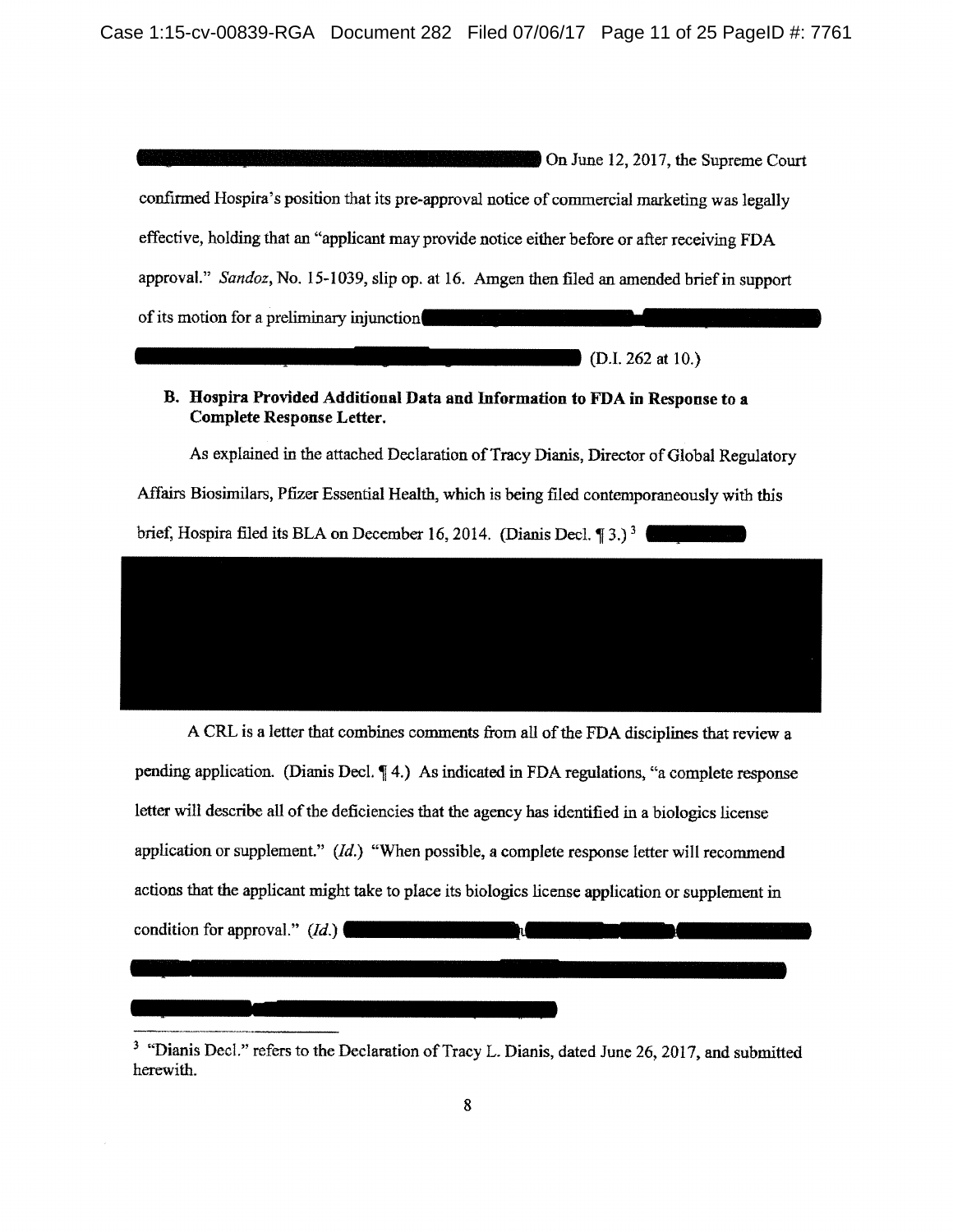After receiving a CRL, an applicant may submit additional information to the FDA. addressing all deficiencies identified in the CRL, or withdraw the application. (Dianis Decl. 15.) The FDA refers to this submission of additional information as a "resubmission" because it restarts the review clock for the FDA to review the application with the additional information provided. (Id.) A "resubmission" is not a new application. (Id.) A "resubmission" is defined by the FDA as a "submission to an NDA, BLA, or efficacy supplement that purports to answer all of the deficiencies that need to be addressed by the applicant before approval as set forth in the complete response letter."  $(Id.)$ 

#### IV. **ARGUMENT**

## A. Amgen Is Unlikely To Succeed On The Merits.

The Court should deny Amgen's motion because Amgen is unlikely to succeed on the merits.~The U.S. Supreme Court recently clarified that "[t]he BPCIA facilitates litigation during the period preceding FDA approval so that the parties do not have to wait until commercial marketing to resolve their patent disputes." Sandoz, No. 15-1039, slip op. at 3. To accomplish this goal, the BPCIA sets forth a "carefully calibrated scheme" to resolve patent issues and provide notice of commercial marketing to the RPS. Id., slip op. at 4. Amgen's latest argument that Hospira failed to comply with that statutory scheme is legally baseless and relies on egregious factual misrepresentations.

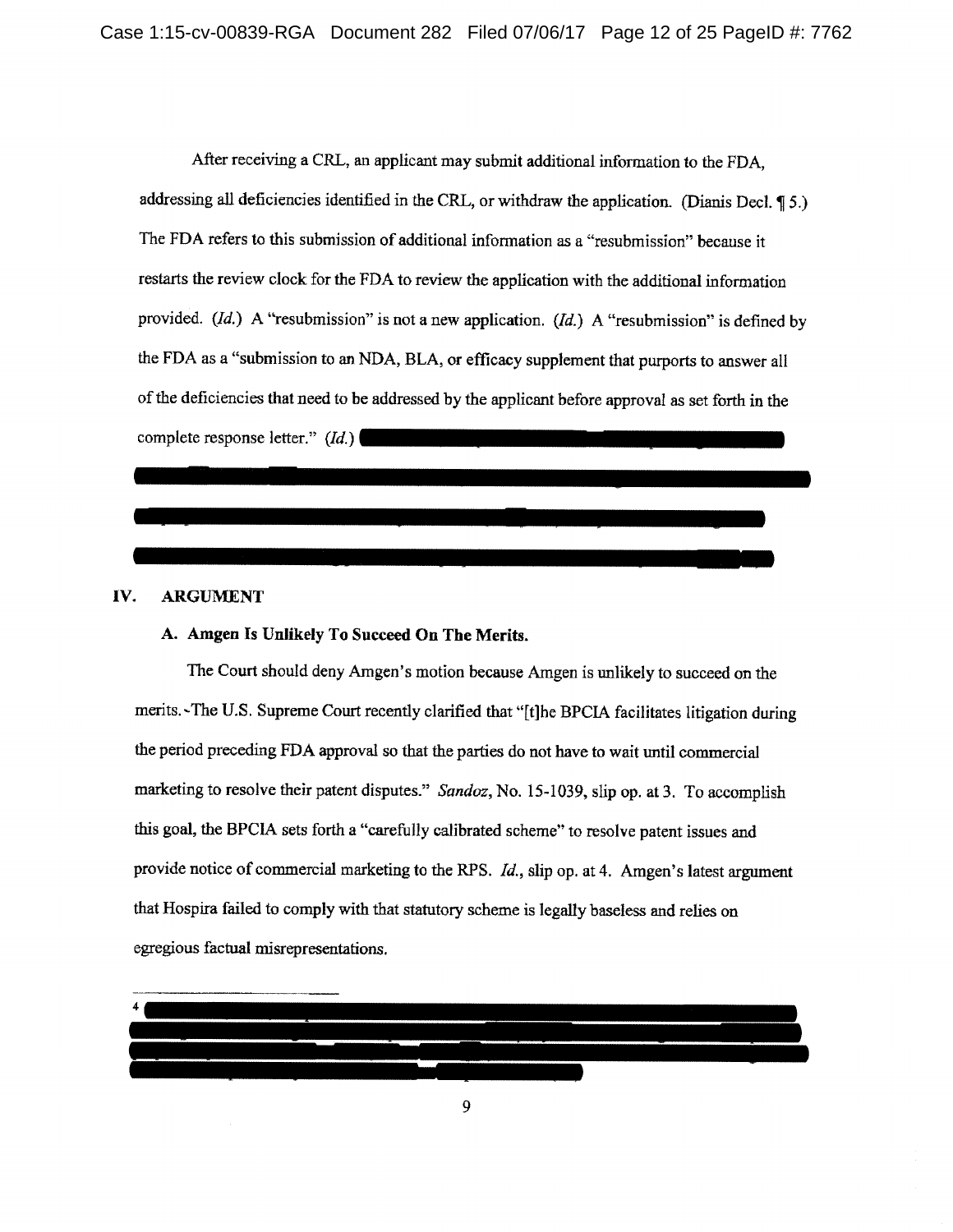In Sandoz, the Supreme Court held that a biosimilar applicant may provide an 8(A) notice of commercial marketing prior to obtaining FDA approval. Id., slip op. at 16. Hospira provided its Notice in April 2015. Hospira's pre-approval Notice was effective and was never withdrawn, and thus Hospira can launch upon approval. Nevertheless, in a desperate attempt to overcome the implications of Sandoz, Amgen now claims for the first time that two "subsequent events" rendered Hospira's Notice ineffective. (D.I. 262 at 10.)

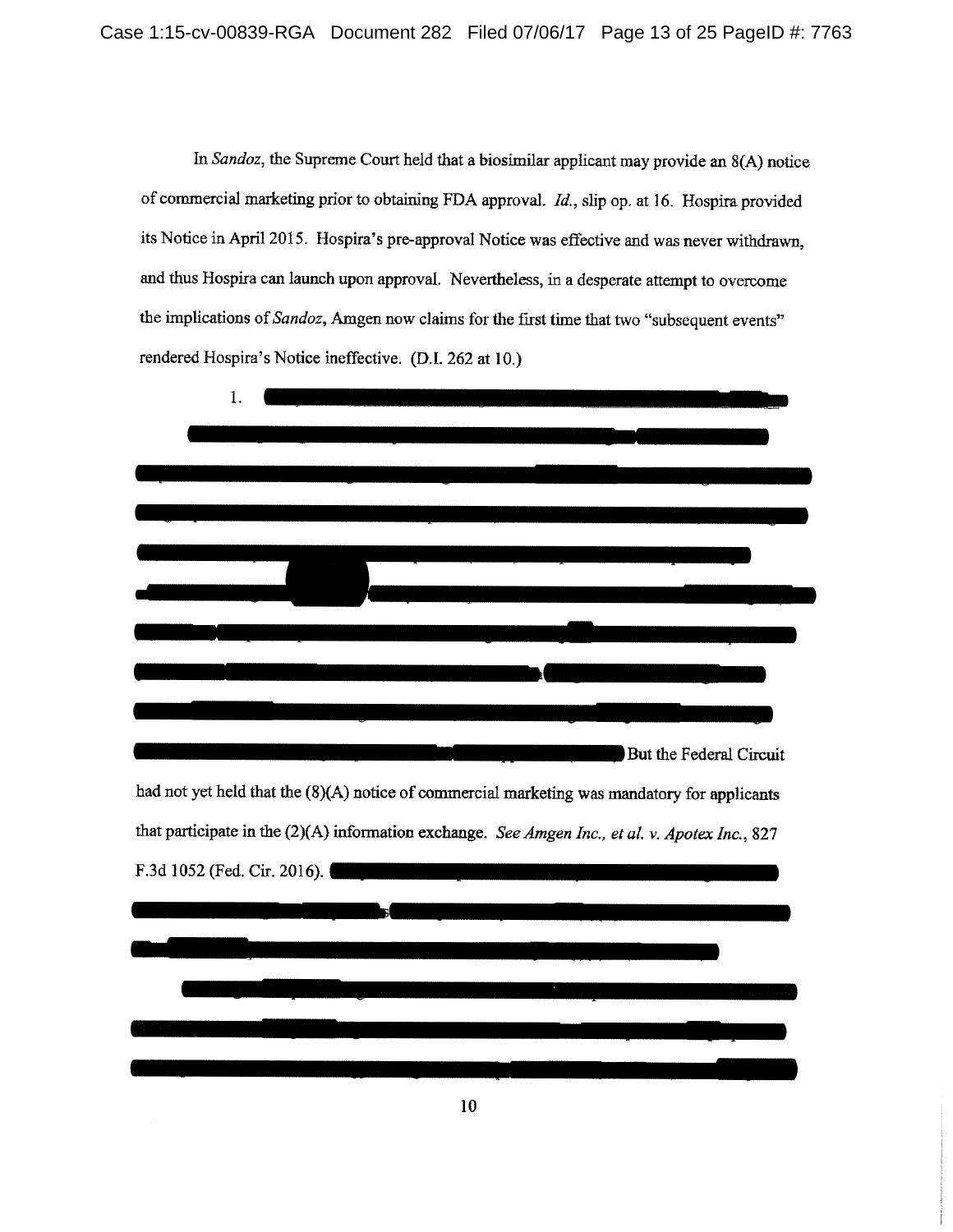

Amgen has repeatedly and consistently asserted that Hospira sent its notice of commercial marketing in April 2015, but that Hospira's notice was ineffective because it was sent prior to obtaining FDA approval. Amgen acknowledged Hospira's April 2015 notice in its Complaint, its Amended Complaint, and Second Amended Complaint, and *complained* in all three that Hospira has "repeatedly refused to withdraw" its Notice. (D.I. 1,  $\P$  62; D.I. 11,  $\P$  62; D.I. 139,  $\P$  71.) Amgen also acknowledged in briefing before the Federal Circuit that Hospira "serv[ed] a purported 'notice of commercial marketing' before its biosimilar product is licensed," arguing that Hospira's Notice was ineffective because "a biosimilar applicant may only give effective notice of commercial marketing after the FDA has licensed its product." Amgen's Opp. Br. at  $\P$  66 & 81, Amgen Inc. v. Hospira, Inc., App. No. 16-2179 (Fed. Cir. July 18, 2016) (ECF No. 14).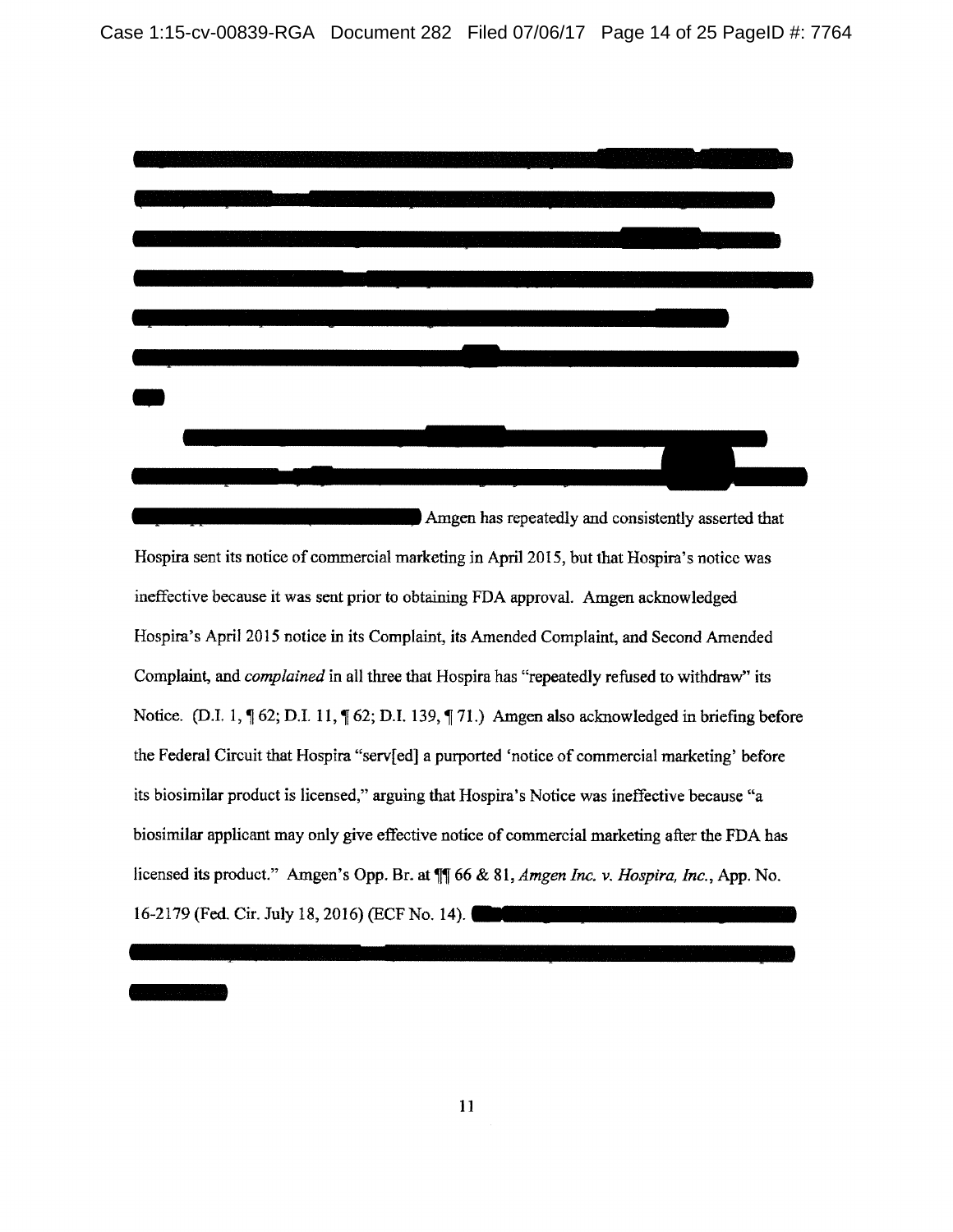Accordingly, Amgen's argument contradicts the factual record, its own position before this Court and the Federal Circuit, and its communications with Hospira prior to the Supreme Court's decision in Sandoz y. Amgen.

### $2.$ Hospira's CRL Response Did Not Trigger an Obligation to Provide Further Notice of Commercial Marketing.

Second, Amgen claims that providing additional information and testing data to FDA in response to the CRL obligated Hospira to provide yet another notice of commercial marketing. (Amgen Br. at 10-11.) Amgen's argument has no factual or legal basis. To the extent Amgen suggests that a new notice of commercial marketing was required because Hospira's response to the CRL was a "resubmission" of its BLA, that is not correct. Hospira did not withdraw its BLA—"resubmission" is simply the terminology used by FDA when an applicant responds to FDA questions and restarts the review clock. (Dianis Decl. 15.) Moreover, Amgen's present argument is simply a repackaged version of its argument in Sandoz, which was explicitly rejected by the Supreme Court. Sandoz, No. 15-1039, slip op. at 16. While Amgen now links its argument to the submission of additional data and information to the FDA, rather than the date of FDA approval, the Supreme Court clearly stated that "nothing in §  $262(I)(8)(A)$  turns on the precise status or characteristics of the biosimilar application." Id., slip op. at 17 (emphasis added).

Amgen's current attempts to sidestep the Supreme Court's Sandoz decision cannot change the law. There is no BPCIA provision that a proper notice somehow loses its effect when a CRL is received, or that a new notice must be given when a CRL response is submitted. As the Supreme Court held in Sandoz, "Section 262( $I$ )(8)(A) contains a single timing requirement: The applicant must provide notice at least 180 days prior to marketing its biosimilar." Sandoz, No. 15-1039, slip op. at 16. Amgen cites no legal support for its argument that a CRL triggers an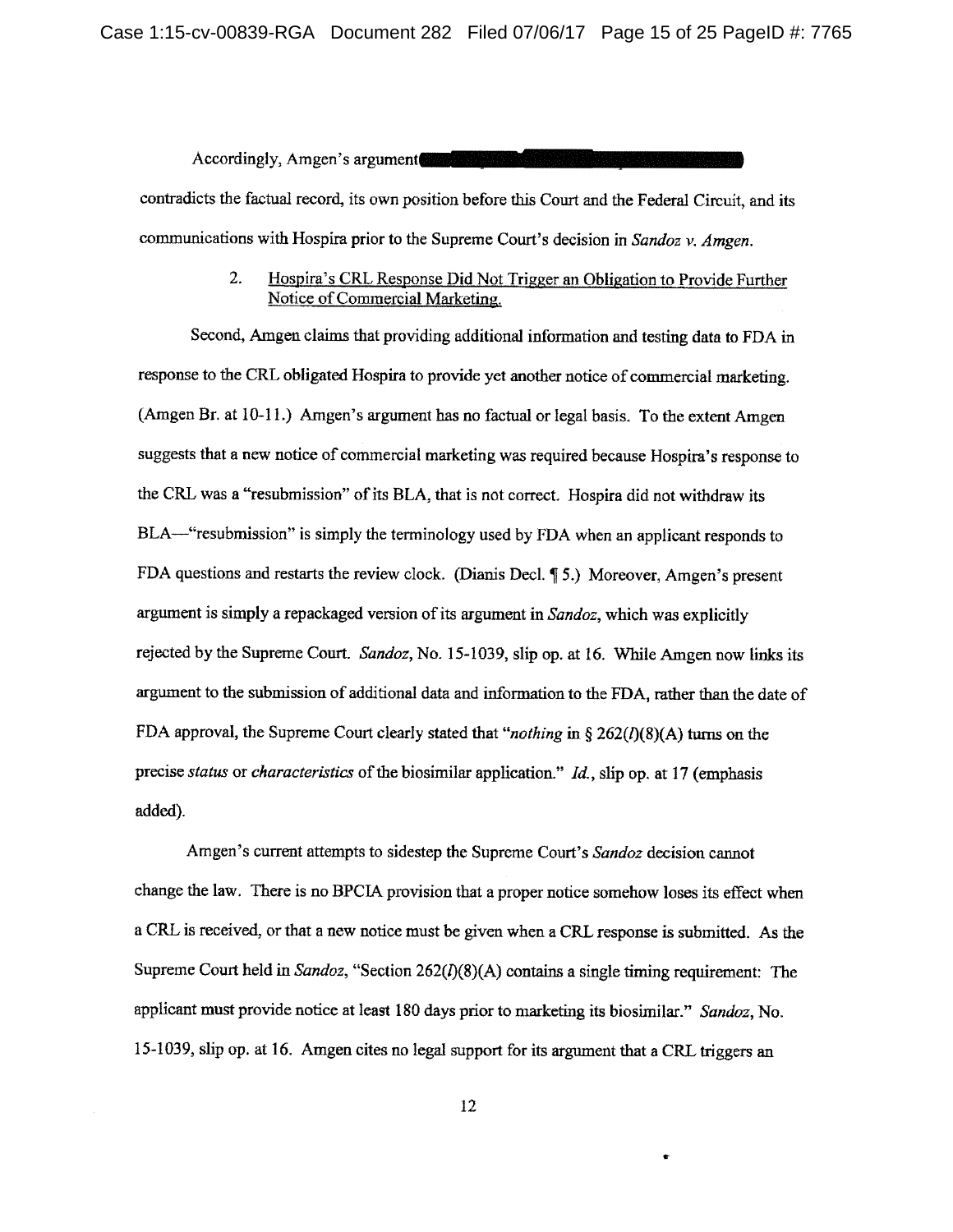obligation to provide further notice of commercial marketing, and that argument should be rejected.

#### $\overline{3}$ . Amgen Is Not Entitled to an Injunction Under Section  $262(h(8)(B))$ .

Amgen's motion is also flawed because it incorrectly assumes that Amgen could seek an injunction under §262(l)(8)(B). A preliminary injunction under § 262(l)(8)(B) may only be sought with respect to: (i) any patent that is included in the parties' respective  $(3)(A)$  or  $(3)(B)$ lists and not in the lists described in (4) or (5)(B) or (2); or (ii) any newly issued or licensed patent for which 30-day notice and a supplemental  $(3)(A)$  list was provided under  $262(I)(7)$ . As the Supreme Court explained in Sandoz, "the BPCIA channels the parties into two phases of patent litigation." Sandoz, No. 15-1039, slip op. at 5. The first phase identifies patents that the parties want to litigate immediately; the second phase is triggered by the applicant's notice of commercial marketing and "involves any patents that were *included* on the parties'  $\S 262(1)(3)$ lists but not litigated in the first place." Id. (emphasis added). In the second phase, either party may sue for declaratory relief and, prior to the date of first commercial marketing, the RPS may seek a preliminary injunction under § 262(l)(8)(B) on any patent that was included in the (l)(3) lists but not litigated in the first phase. Id., slip op. at 7.

There are no "second phase" patents here. The parties exchanged  $(3)(A)$  and  $(3)(B)$  lists, engaged in good faith negotiations, and agreed on three patents that could be involved in this suit. (See Exs. 1-4.) Amgen then brought suit on two of those patents on September 18, 2015 (D.I. 1), thereby waiving its right to bring suit on the third patent. Amgen has not sent notice of any newly issued or licensed patents nor updated its (3)(A) list since that time. Thus, Amgen has already brought suit on *all* the patents for which it is entitled to bring suit pursuant to the BPCIA. Amgen has not identified any patents it could assert in a second phase of litigation or on which it may seek to obtain a preliminary injunction under  $(8)(B)$ .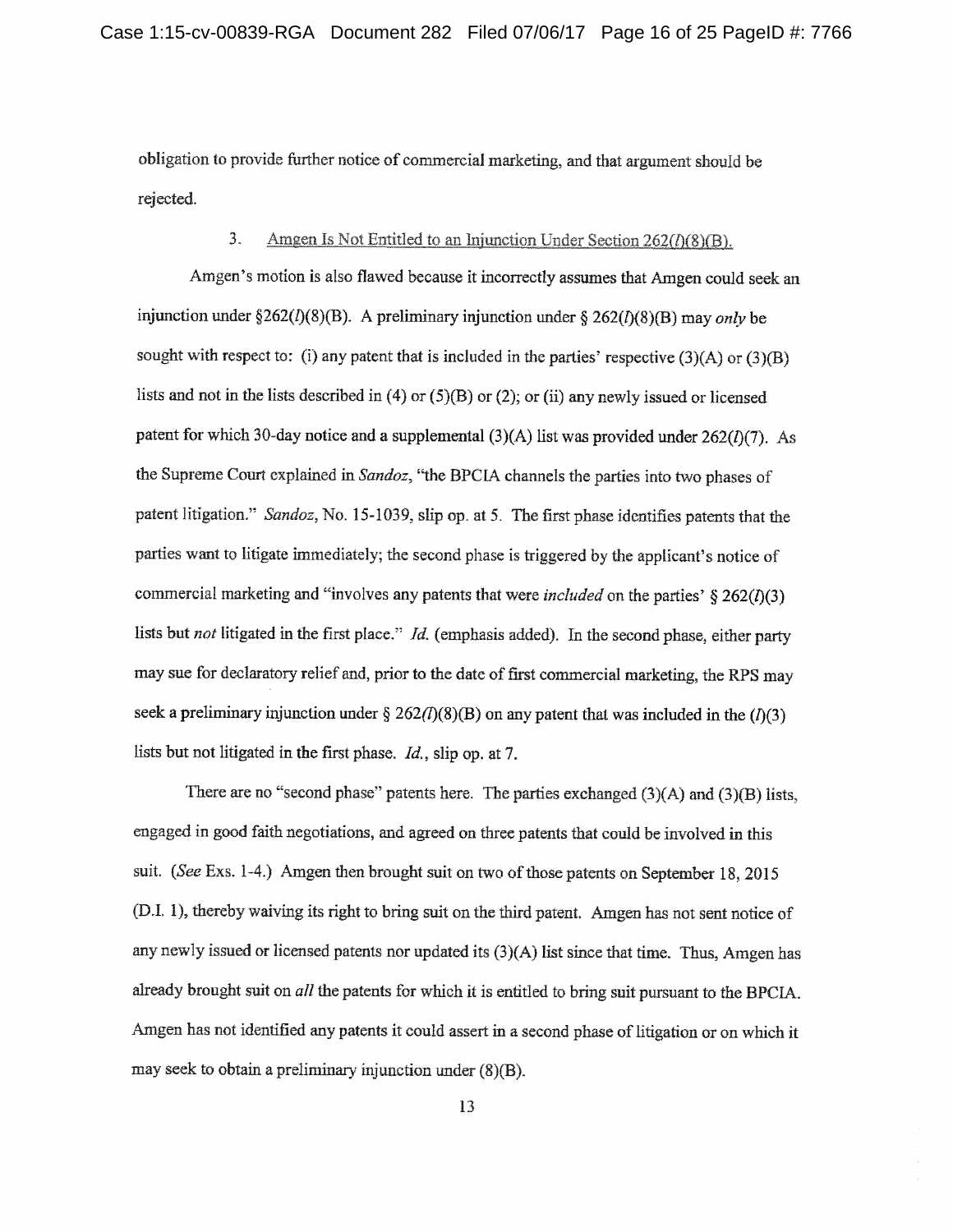Amgen speculates that it may be able to assert new patents depending on the outcome of its interlocutory appeal to the Federal Circuit. But Amgen told the Federal Circuit during oral argument that it has no Rule 11 basis to assert additional patents:

> Q. Just curious is there anything that's preventing you right now from filing another complaint under  $271(e)(2)(C)(2)$ , for any patents that you have that relate to manufacturing the biological product?

> A. Yes, Your Honor, what's preventing us from bringing such a suit is that we can't tell whether there is infringement, and as we understand the entire statutory regime that would apply here, and would apply to any lawsuit, there has to be a reasonable basis to meet Rule 11 and put that patent in play.

Oral Argument at 4:05-4:39, Amgen Inc. v. Hospira Inc., No. 16-2179 (Fed. Cir. Apr. 3, 2017),

*available at http://oralarguments.cafc.uscourts.gov/default.aspx?fl=2016-2179.mp3.* 

Amgen's suggestion that it deserves an injunction because it wishes that it someday might have a Rule 11 basis to assert some unidentified patent is untenable. Amgen's position is particularly unjustified because it has told its investors and the public repeatedly that its last material patent for Epogen would expire in December 2015. (See, e.g., Ex. 8, Heeb Ex. 10.) In any event, the BPCIA provides for preliminary injunction proceedings following an 8(A) notice for patents which have been identified and listed by the reference product sponsor. Here, Amgen has no such patents.

For all of the foregoing reasons, Amgen is unlikely to succeed on the merits.

### B. Amgen Would Not Suffer Cognizable Irreparable Harm.

Amgen makes a variety of purported economic arguments about irreparable harm. But at the end of the day, Amgen has not shown that it will suffer any legally cognizable harm at all, let alone harm that is caused by Hospira and that could not be satisfied with money damages.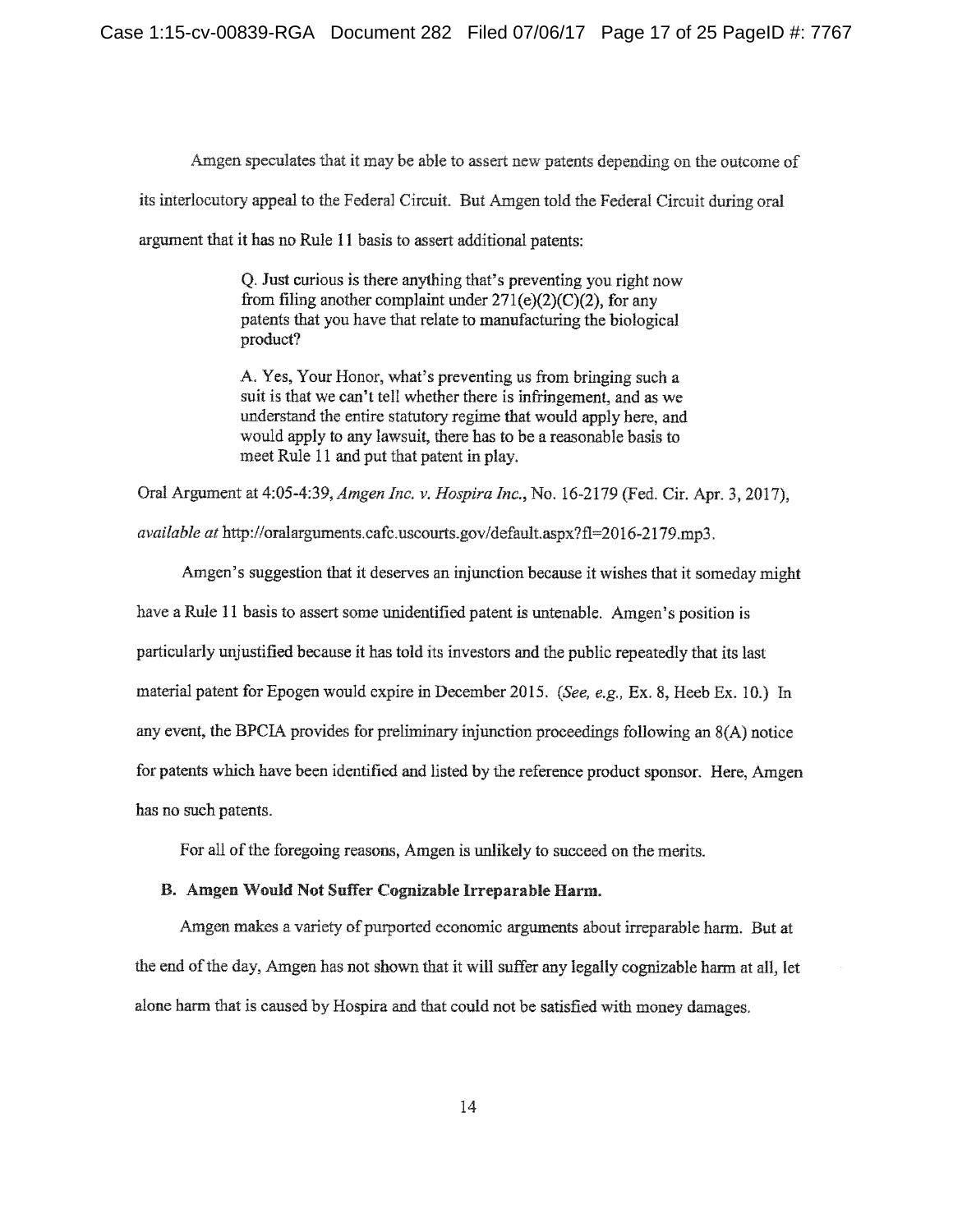As discussed above, Hospira provided a proper Notice and can launch its product upon approval. If Amgen loses sales to Hospira, that is not cognizable "harm"—that is the intended consequence of the BPCIA, which seeks to get competitive biosimilar products into the hands of consumers in a timely fashion. This is especially true here, where Amgen is not asserting any unexpired patents. In addition, Amgen's motion ignores the economic realities of the marketplace in which Epogen competes. Amgen assumes that any sales by Hospira will directly translate into lost sales of Epogen, the product at issue in this case, and Aranesp, Amgen's longacting erythropoiesis-stimulating agent ("ESA") that is not covered by the patents in suit.



factors are confirmed in Amgen's 10K filings and news articles. (See Ex. 10, Billen Ex. 41; Ex. 11, Billen Ex. 42; Ex. 12, Billen Ex. 43; Ex. 13, Billen Ex. 45; Ex. 14, Billen Ex. 47 at 7-8; Ex. 15, Billen Ex. 48 at 43.)

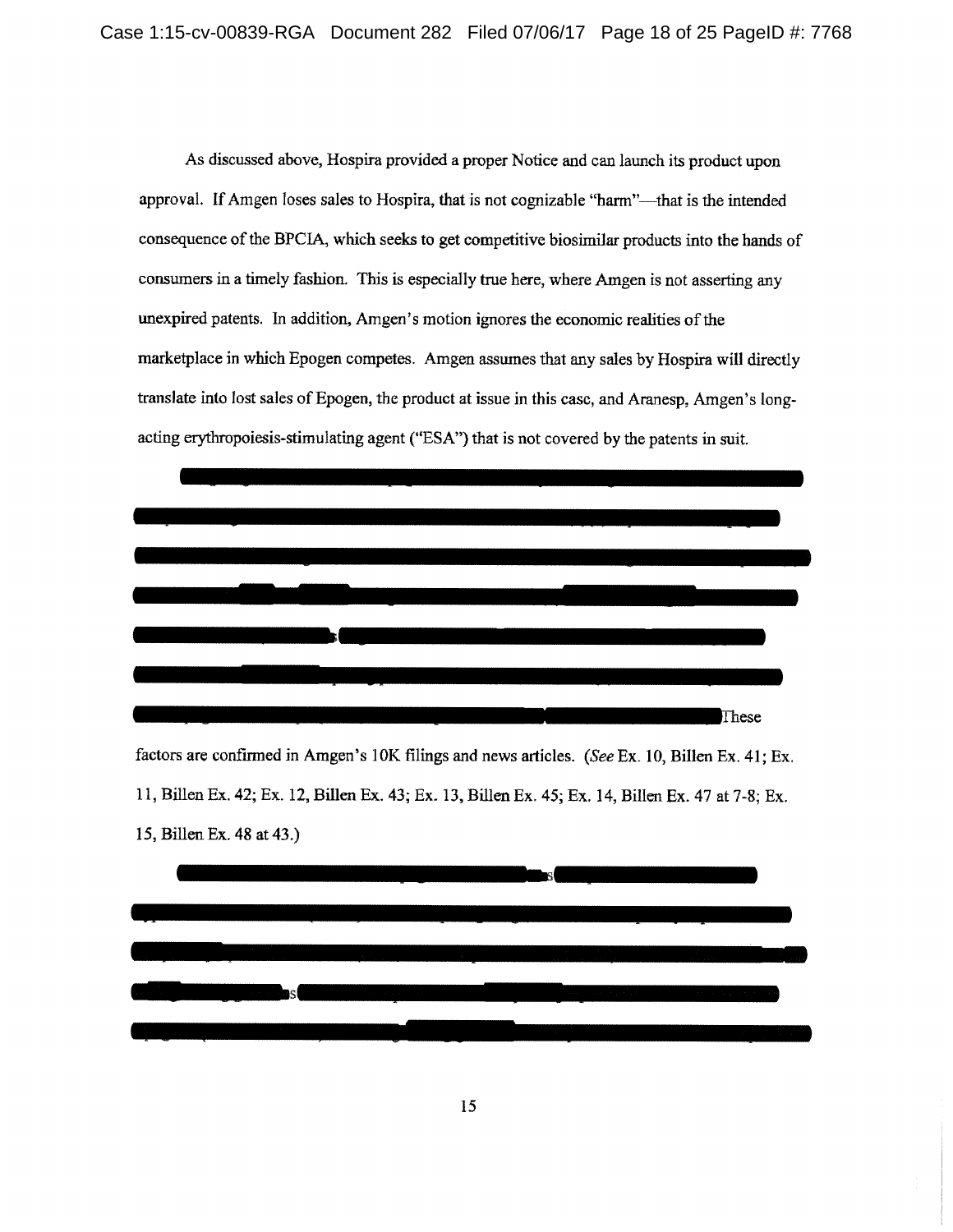Importantly, Amgen has also licensed its '349 Patent to competitors. Amgen granted a royalty-bearing license to Ortho, which allows Ortho to sell Procrit in the oncology sector. (Ex. 16, Heeb Dep. Tr. 69:15-21.) Amgen also granted a royalty-free license to Roche as part of a settlement agreement, which enabled Roche to launch its competing Mircera product prior to expiration of the patents-in-suit.  $(Id.$  at 76:14-77:4; 215:22-216:18.)

The Federal Circuit recently affirmed that prior licenses can weigh against a finding of irreparable harm. Nichia Corp. v. Everlight Americas, Inc., 855 F.3d 1328, 1343 (Fed. Cir. 2017). In Nichia, the Federal Circuit upheld a district court decision denying a permanent injunction where the patent holder licensed "significant competitors' who posed major threats to [its] flagship products." Id. Amgen's 10-K lists Procrit and Mircera as "significant competitors" to Aranesp and Epogen. (Ex. 8, Heeb Ex. 10 at 8; Ex. 16, Heeb Dep. Tr. 120:22-121:13.) As Amgen's economic expert Dr. Heeb admitted, Roche has capacity and interest in selling Mircera regardless of whether Hospira ever launches. (Ex. 16, Heeb Dep. Tr. 100:8-11; 100:22-25.) Amgen's licensing to significant competitors weighs against a finding of irreparable harm.

Moreover, Amgen's arguments concerning the extent to which Hospira's proposed biosimilar will affect Amgen's sales are speculative.



Finally, Amgen's original motion for a preliminary injunction raised a brand-new product that has never been identified or discussed in this litigation—PARSABIV, a product that is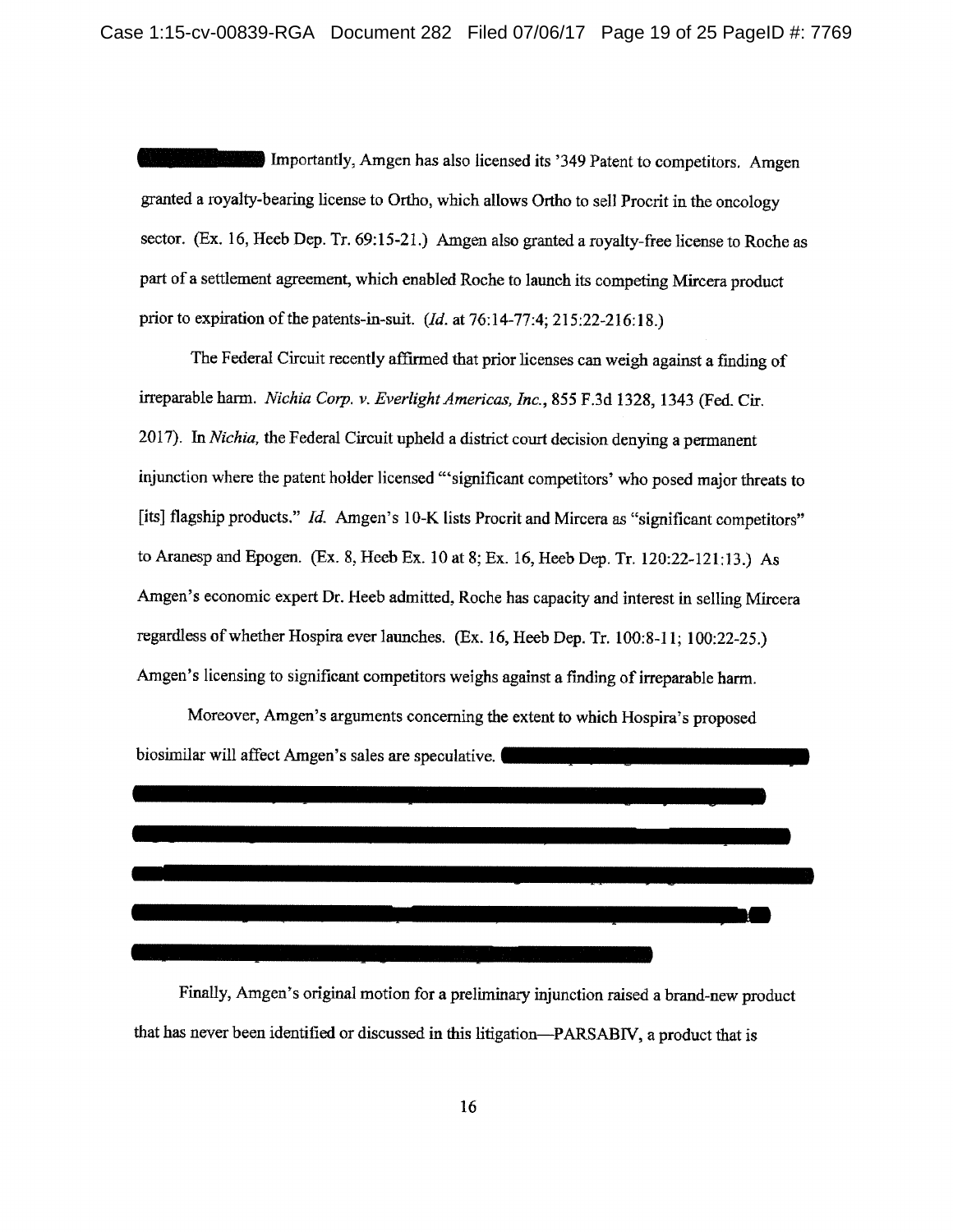purportedly approved for a different indication in dialysis patients. (D.I. 213 at 18.) Although Amgen has dropped this baseless argument from its brief, it is still referenced in its economist's declaration. (D.I. 216, Gaier Decl., [9] 50-51.) Aside from the fact that Amgen should not be permitted to rely on information about a product that it did not disclose in discovery.<sup>5</sup> it is pure speculation to say that sales of Hospira's proposed biosimilar product will affect Amgen's marketing capabilities for an unrelated drug and cause Amgen "long-lasting" harm. Amgen's own expert admits that "[r]eliably forecasting future outcomes in ESA markets is particularly difficult," in light of the fact that "there is virtually no experience with biosimilar entry in U.S. markets from which to learn." (D.I. 216, Gaier Decl. [55.] But fear of the unknown is not a basis for enjoining biosimilar competition.

Finally, Amgen suggests that it will be harmed because it may have additional patents it wants to assert. As discussed above, there are simply no patents on which Amgen could seek an injunction under 8(B). Speculation about patents that may or may not exist does not create cognizable harm, and thus this argument also fails.

Thus, Amgen has failed to demonstrate that it would suffer irreparable harm and its motion should be denied.

### C. The Balance of Equities Favors Hospira.

Amgen argues that the balance of equities favors Amgen because it simply wants Hospira to comply with the law and provide an effective notice. (Amgen Br. at 18.) But Amgen is not

<sup>&</sup>lt;sup>5</sup> Amgen provided no information or discovery about this product prior to this motion. Hospira specifically served Interrogatory No. 19 directed to any request for injunctive relief, but received no information about PARSABIV. (See Ex. 18, Amgen's Answer to Hospira's Interrogatory No. 19.) Amgen also never raised PARSABIV in Dr. Heeb's damages report or deposition. The Court should not allow Amgen to rely on PARSABIV, or any other facts and evidence that were not provided in discovery.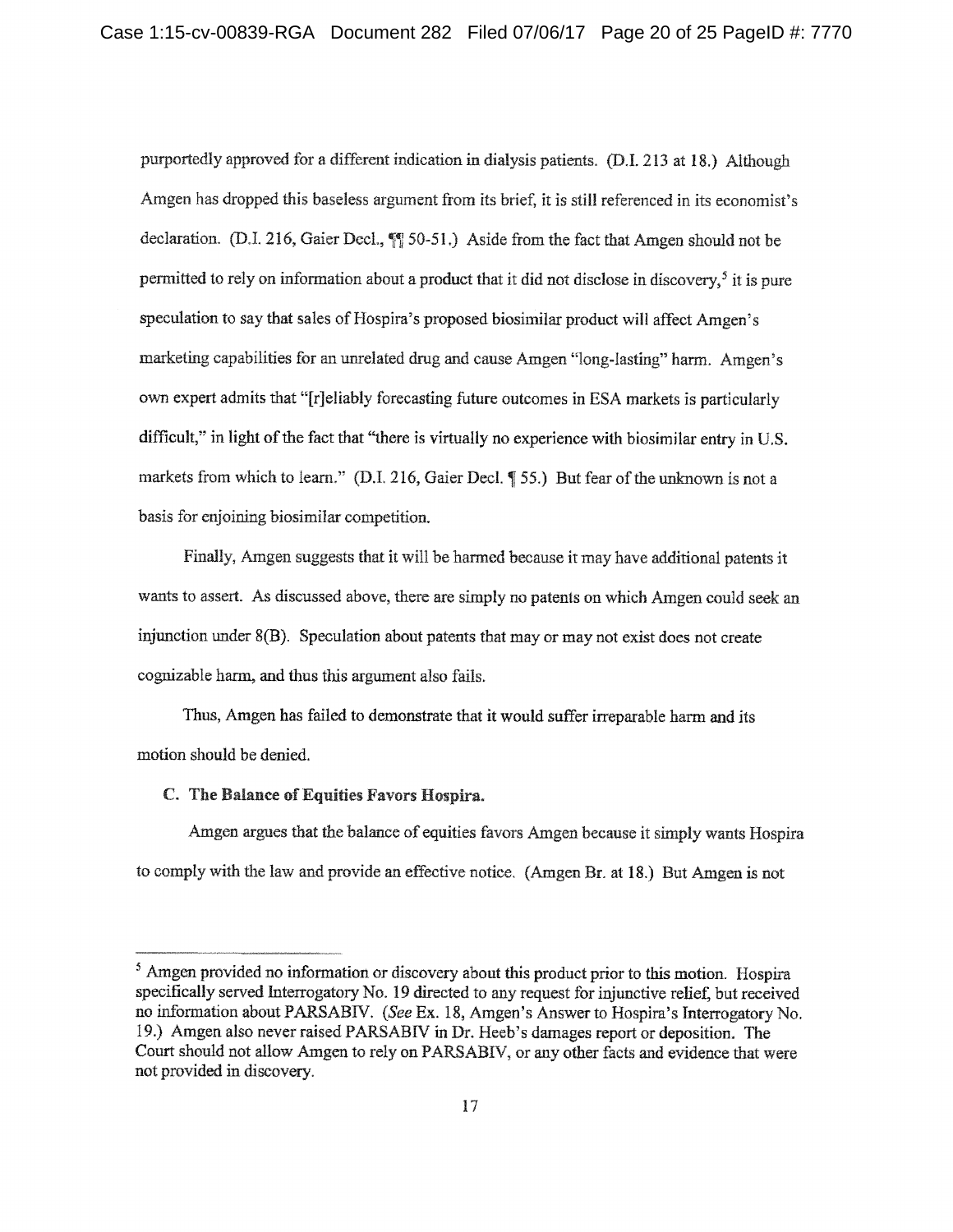seeking to apply the law—it is making up new requirements in a desperate effort to overcome an adverse Supreme Court decision.

Hospira complied with the BPCIA's notice of commercial marketing requirements.

Hospira should be permitted to launch its product as soon as it obtains approval, as contemplated by the BPCIA. Amgen is trying to use the notice provision to stretch out the market exclusivity it has already enjoyed for almost thirty years, even though its patents have expired. Amgen has repeatedly told investors that its last material patent on Epogen expired when the '349 Patent expired in May 2015. (Ex. 14, Billen Ex. 47 at 7-8; Ex. 15, Billen Ex. 48 at 43; Ex. 8, Heeb Ex. 10.) Amgen's suggestion now that it has more patents to assert—patents that were never disclosed to Hospira, the Court, or investors-is pure speculation.

Amgen also inexplicably argues that its pending appeal before the Federal Circuit should affect the Court's decision to grant an injunction because "the Supreme Court noted that a district court may consider a biosimilar applicant's violation of the §  $262(I)(2)(A)$  disclosure requirement when assessing the balance of equities." (Amgen Br. at 18.) The Supreme Court said no such thing and explicitly "express[ed] no view on whether a district court could take into account an applicant's violation of  $\S 262(l)(2)(A) \dots$  in deciding whether to grant a preliminary injunction *under* 35 U.S.C. § 271(e)(4)(B) or § 283 against marketing the biosimilar." Sandoz, No. 15-1039, slip op. at 13 n.2 (emphasis added). Not only did the Supreme Court explicitly take no position on this point, but the footnote Amgen cites is unrelated to injunctive relief under Section  $262(l)(8)(B)$ .

The purpose of the  $(8)(A)$  notice of commercial marketing is to allow the RPS to seek an injunction on the particular patents discussed above—patents from the  $(3)(A)$  and  $(3)(B)$  lists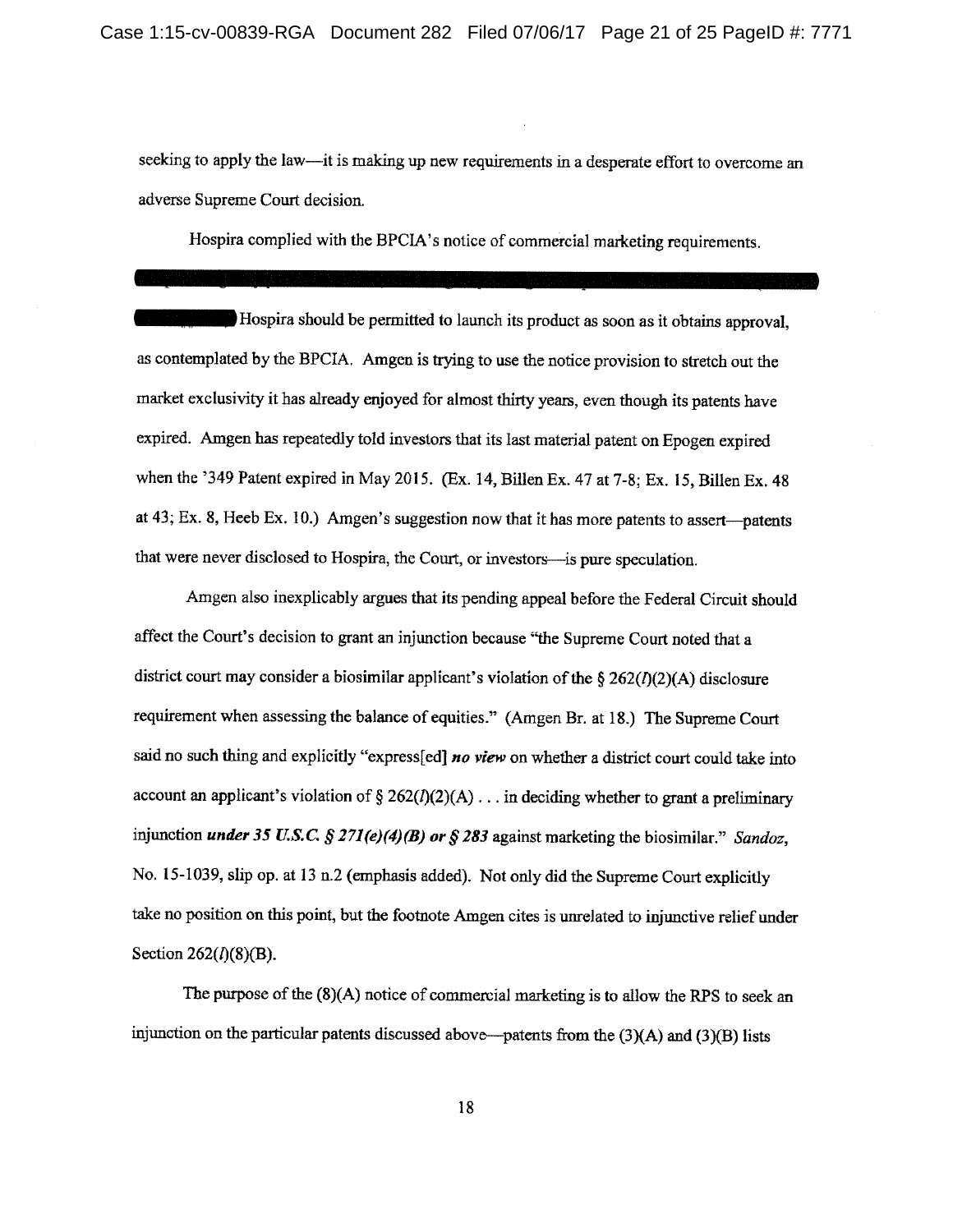that were not newly issued or licensed patents on the  $(4)$  or  $(5)(B)$  lists. Sandoz, No. 15-1039, slip op. at 5-7. In this litigation, there are no such patents. The only rationale for Amgen to seek an injunction is to delay legitimate competition and deprive the public of a competitive epoetin alfa biosimilar. The equities therefore favor Hospira.

### D. The Public Interest Favors Hospira.

The public interest also favors Hospira. Hospira is seeking approval to market a competitive biosimilar and has complied with the BPCIA. The BPCIA created an abbreviated licensing process similar to the Hatch-Waxman Act, which would create market competition and a reduction in prices, possibly saving the federal government up to \$14 billion in drug costs. (Ex. 17, Judith A. Johnson, Cong. Research Serv., FDA Regulation of Follow-On Biologics Federal Regulation of Follow-On Biologics, RL34045, at Summary, 1 & 4 (Apr. 26, 2010); see also Sandoz, No. 15-1039, slip op. at 3.) Competition in the marketplace would be furthered by Hospira obtaining approval and launching its product as quickly as possible; preventing or delaying that launch would harm the public interest.

## E. Amgen Should Be Required to Post A Bond.

Amgen makes a cursory dismissal of the bond requirement, but Fed. R. Civ. P 65(c) provides that the Court may order a preliminary injunction "only if the movant gives security in an amount that the court considers proper to pay the costs and damages sustained by any party found to have been wrongfully enjoined or restrained." This bond requirement is strictly enforced in the Third Circuit, and cannot be waived in this case.

Amgen's reliance on Temple University is misleading. In Temple University v. White, 941 F.2d 201, 219-20 (3d Cir. 1991), the Third Circuit recognized an exception to the mandatory bond requirement of Rule 65(c) that other circuits applied in non-commercial and public interest cases. Id. at 219-20 & n.25. The court held that an exception to the bond requirement can apply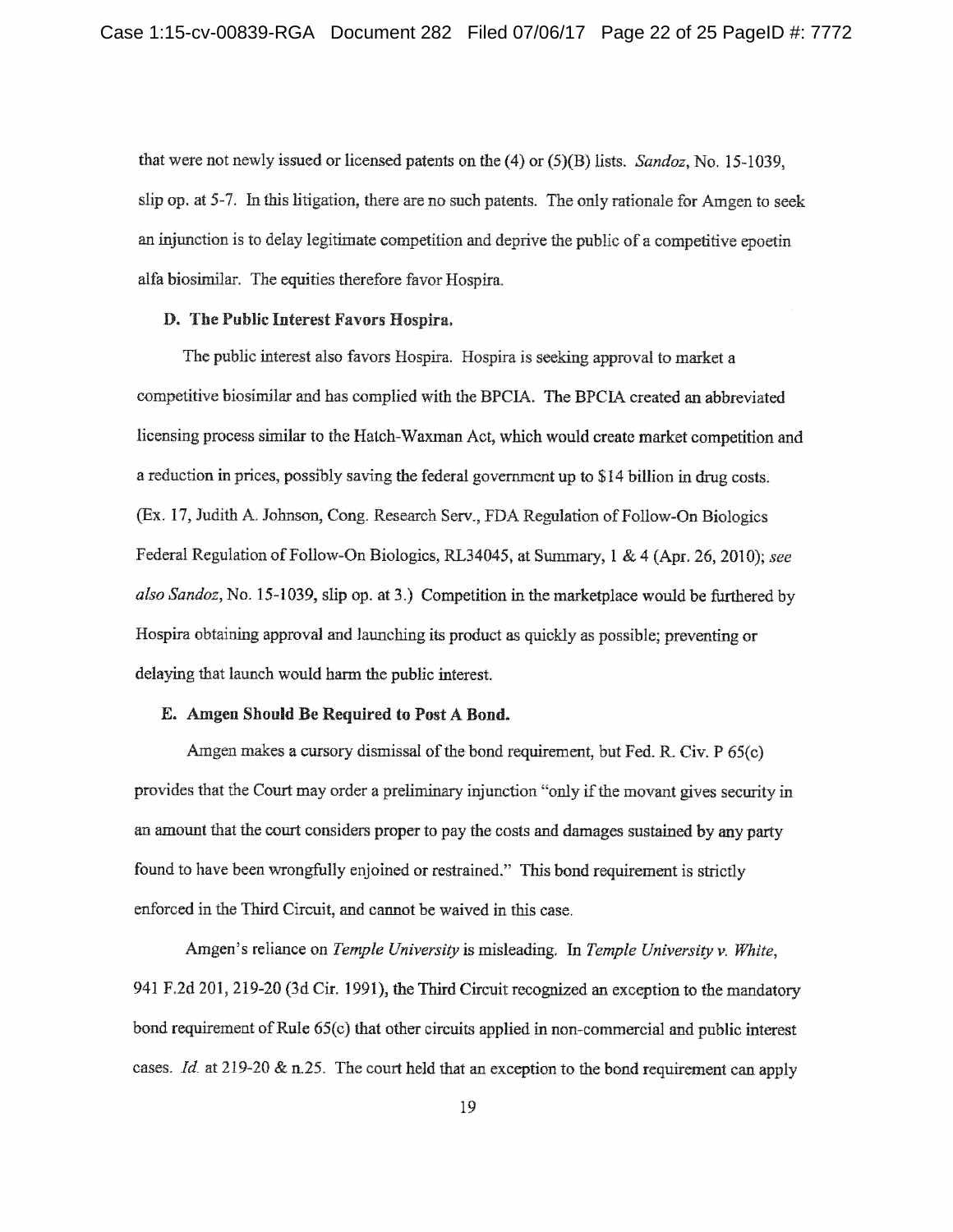"under certain narrowly drawn circumstances," such as "to enforce important federal rights or public interests arising out of comprehensive federal health and welfare statutes." Id. at 219-20 (internal quotations and citation omitted). In that case, the movant was a hospital on the brink of financial ruin that would have become insolvent absent a preliminary injunction. Id. at 219.

Amgen cannot meet this narrow public-interest exception. The Third Circuit has distinguished Temple University in commercial cases, explaining: "We have never excused a District Court from requiring a bond where an injunction prevents commercial, money-making activities." Zambelli Fireworks Mfg. Co., Inc. v. Wood, 592 F.3d 412, 426 (3d Cir. 2010): see also PharMethod, Inc. v. Caserta, 382 Fed. Appx. 214, 222 (3d. Cir. 2010). Contrary to Amgen's arguments, "a district court lacks discretion under Rule 65(c) to waive a bond requirement except in the exceptionally narrow circumstance where the nature of the action necessarily precludes any monetary harm to the defendant, and that such bond shall be issued irrespective of any request by the parties." Zambelli Fireworks, 592 F.3d at 426.

Thus, the Court has no discretion to deny a bond in this case. If the Court were to enjoin Hospira now for a period lasting at least 180 days after FDA approval, based on a yet-to-beasserted patent, Hospira would suffer significant financial harm. In fact, in light of the Supreme Court's ruling in Sandoz indicating that Hospira's pre-approval notice of commercial marketing was effective, being enjoined for even one day after approval would cause unwarranted harm to Hospira. Nevertheless, if this Court were to decide at some point in the future to enter an injunction, the Court should allow the parties to provide detailed evidence on the proper amount of a bond. That can only be done once the scope and timing of any injunction are determined.

#### $V_{\cdot}$ **CONCLUSION**

Hospira respectfully asks the Court to deny Amgen's motion.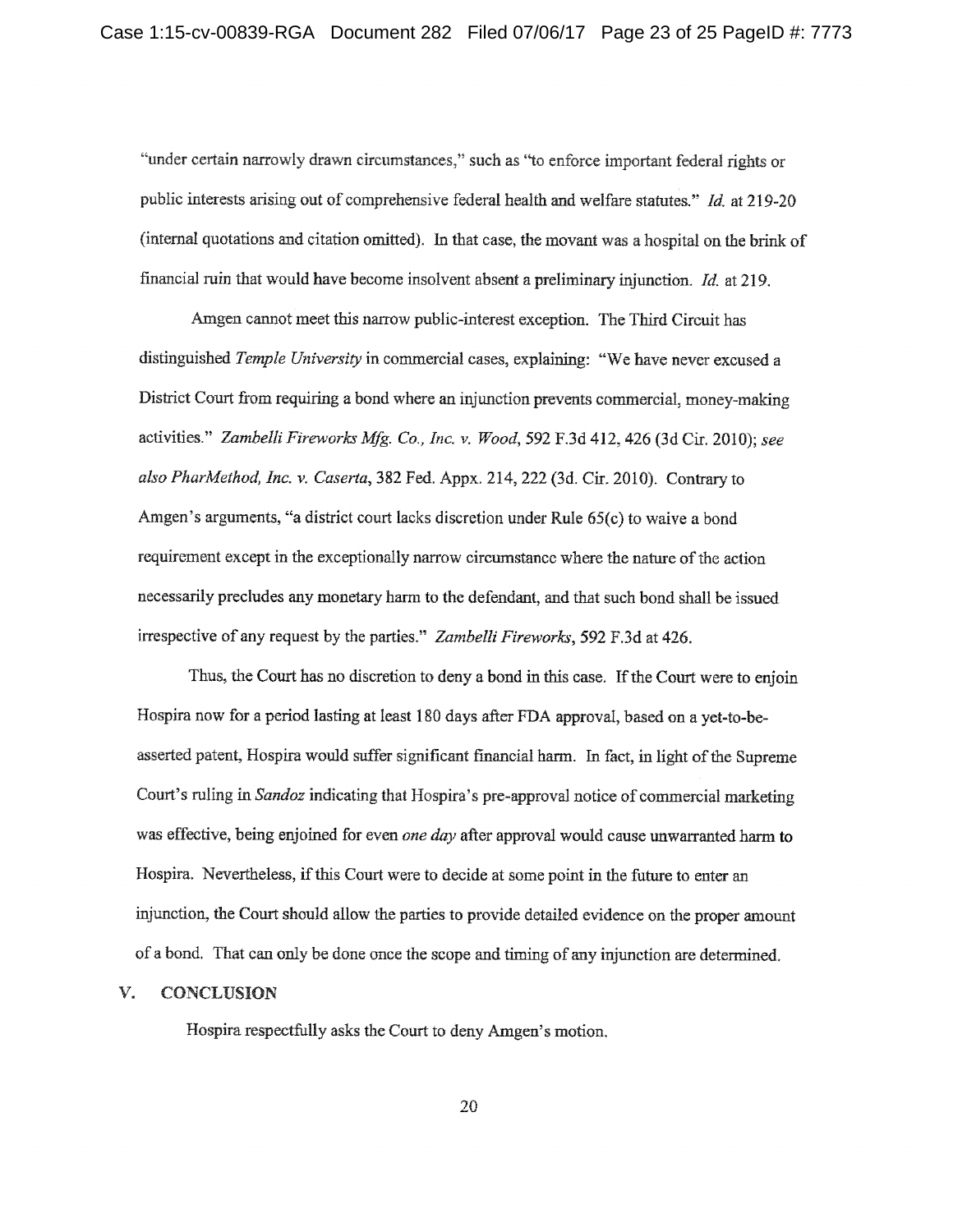Case 1:15-cv-00839-RGA Document 282 Filed 07/06/17 Page 24 of 25 PageID #: 7774

**HEYMAN ENERIO GATTUSO & HIRZEL LLP** 

OF COUNSEL:

WILLKIE FARR & GALLAGHER LLP Thomas J. Meloro Michael W. Johnson Heather M. Schneider Tara L. Thieme Philip F. DiSanto 787 Seventh Avenue New York, NY 10019  $(212)$  728-8000

/s/ Dominick T. Gattuso

Dominick T. Gattuso (#3630) 300 Delaware Avenue, Suite 200 Wilmington, DE 19801  $(302)$  472-7300 dgattuso@hegh.law

Attorneys for Hospira, Inc.